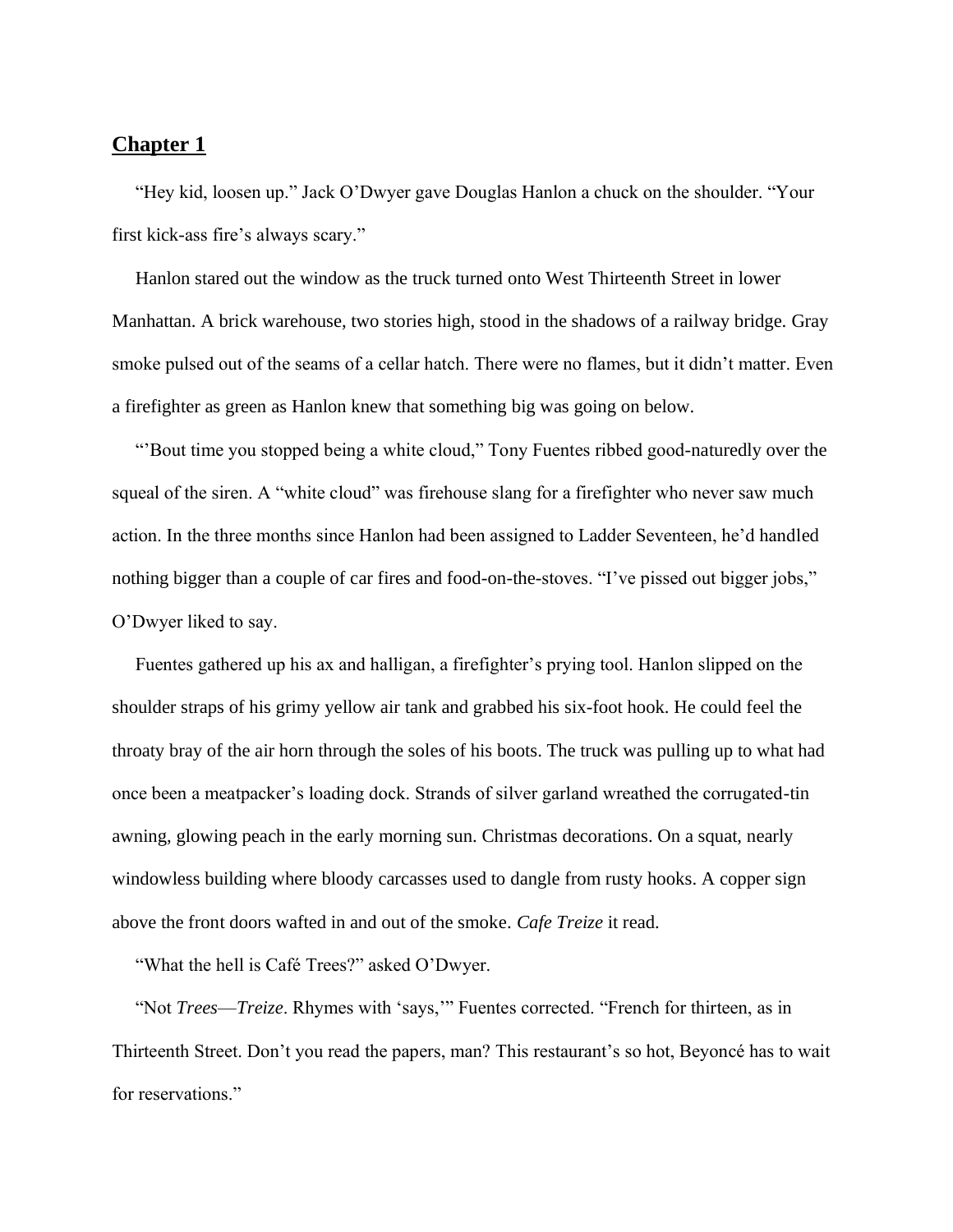"Maybe she can't pronounce that French shit neither," O'Dwyer grunted. After twenty-three years of fighting fires, there wasn't much that impressed Jack O'Dwyer.

"At least it'll be empty at six-thirty in the morning," Hanlon offered.

 "Kid," said O'Dwyer, running two meaty hands down his broad, grizzled face. "First thing you gotta learn about fighting fires in New York: there ain't no such thing as a bona fide vacant building."

 The air brakes hissed as the truck rumbled to a halt on the cobblestoned street. In the cab, Captain Joseph Russo cut the siren. Fuentes jabbed a finger at the front of Hanlon's bulky black turnout coat with its horizontal stripes of fluorescent yellow and reflective gray. It wasn't until he took his hand away that Hanlon realized Fuentes had snapped up the coat's top metal clasp.

 "Don't know what we'll find down there, Dougie," said Fuentes with a wink. "You ain't toastin' that lily-white Irish skin on *my* shift."

Hanlon nodded. He didn't trust himself to speak. Adrenaline flowed freely through his veins and he both loved and feared the sensation. Ever since he was a little boy, sliding the pole at his dad's firehouse, he'd hungered for this sense of belonging and purpose. It was a feeling he could never quite put into words. Sometimes he tried to, late at night when he and Kerry were snuggled in bed, his arm wrapped around her widening belly, gently thumping as the baby kicked inside. He told Kerry it was excitement, which it was in a way. A heart-pounding rush that made him feel like Rambo in turnout gear. Made him love every firefighter he worked beside, even if he'd just told them to go screw themselves ten minutes earlier. The blood in his veins, the breath in his lungs never felt quite so pure, so focused, so above reproach as that moment when he and his brothers beat back the fire. He felt—for one shining moment—like a hero.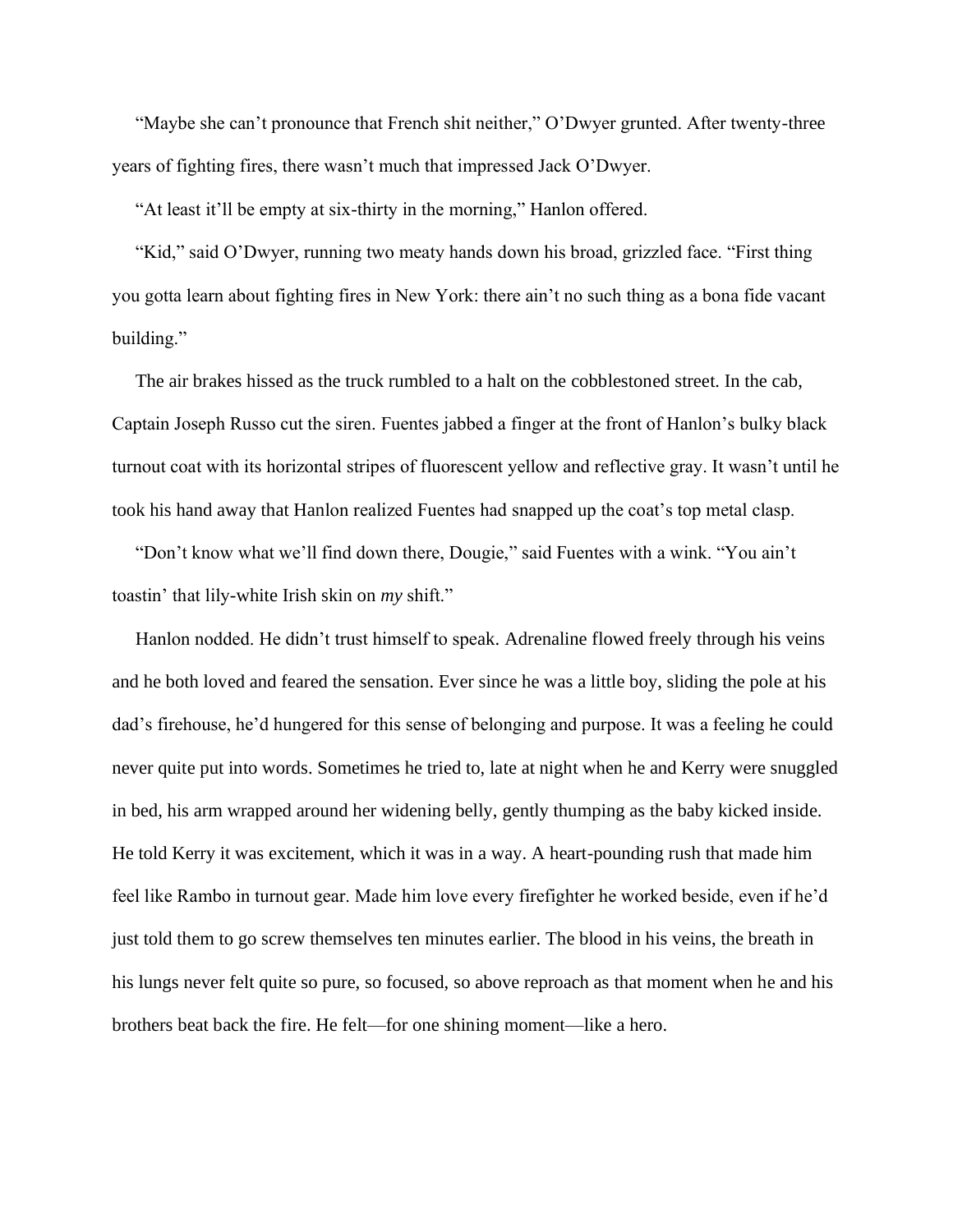But as Doug Hanlon looked over at the billowing smoke—so thick that it blotted out the faded, hand-lettered sign on the railway trestle advertising oxtails and lamb shanks—he knew there was another emotion inside of him, too. And this one felt just as powerful as the excitement. Maybe more so. It churned his stomach, parched his throat and brought a tingling to his limbs. It made him feel small and brittle. He never admitted these feelings to Kerry or his dad; it would worry them too much. But he couldn't hide them from his daughter, Jenna. The little girl seemed to grasp them with the intuitive purity that only a four-year-old could.

 "Everybody's afraid of something, right Daddy?" she asked him one night after a bad dream. "Even monsters. They're afraid of bigger monsters. Even you. You're scared sometimes, right Daddy?"

#### *Even you.*

 Fuentes and O'Dwyer jumped off the rig while the chauffeur, Dave Jansky, was still maneuvering it into position. O'Dwyer headed to the roof to break open the skylights and vent the heat. Fuentes and Captain Russo hustled over to the cellar hatch. Hanlon stumbled to a compartment on the outside of the truck and grabbed the portable fire extinguisher—the men's only source of water until the engine's hose could be put into operation. As the junior man, Hanlon had to lug the twenty-five pound extinguisher, "the can," as they called it. Already, it was slowing him down and he pushed himself to keep up. His thirty-pound air tank shifted uncomfortably on his shoulders. He remembered too late that he'd forgotten to buckle the tank's waist strap, which would have distributed some of the weight to his hips. He cursed his ineptness. He couldn't put down his tools to buckle it now.

 Fuentes used his halligan to pry off the padlock on the cellar doors. Then he swung them open. A torrent of hot, dark gray smoke flew at their faces. Hanlon coughed violently,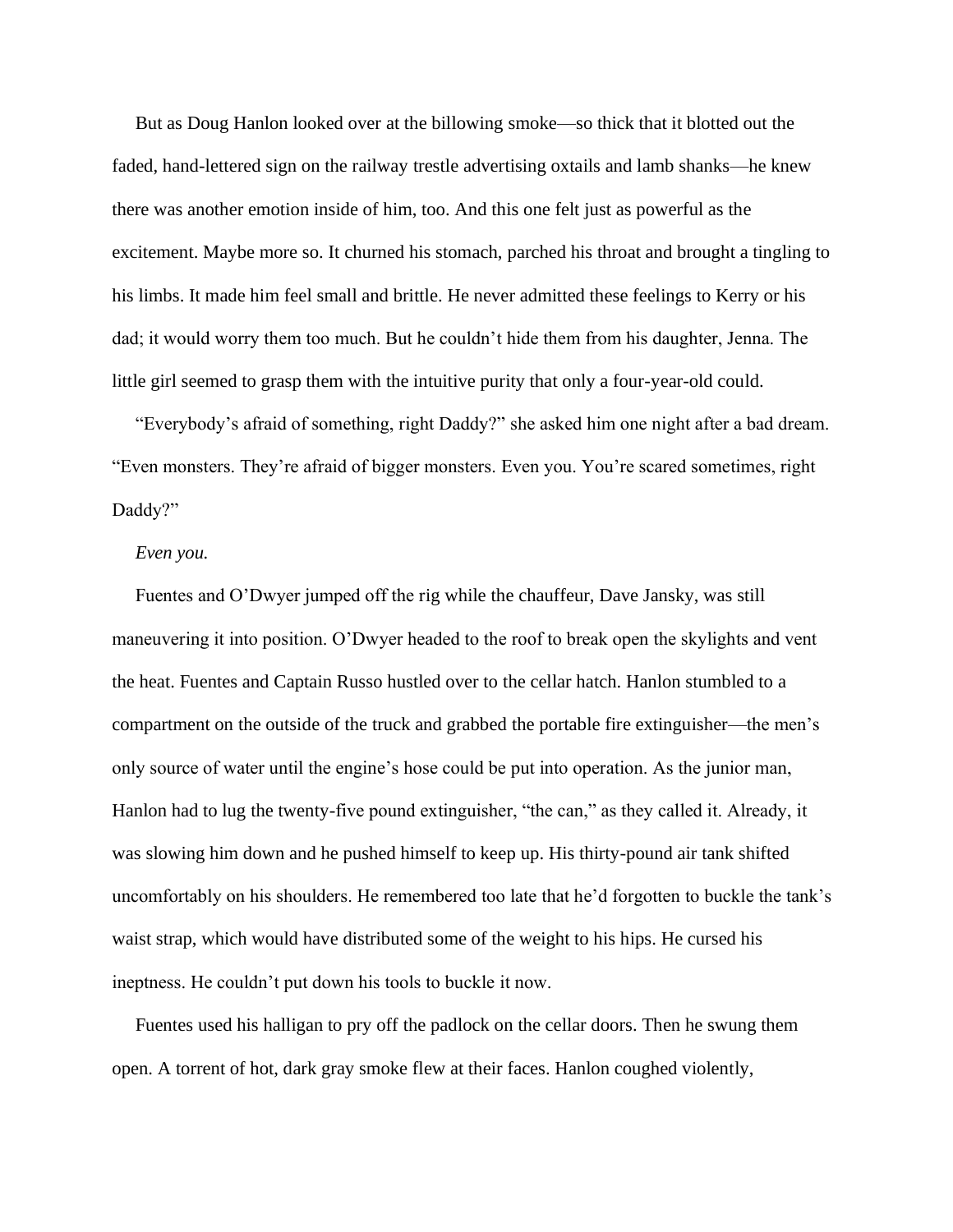embarrassed and panicked by how easily he had succumbed to the fumes while Russo and Fuentes barely coughed at all.

 "Catch your breath, son," Russo told him. The captain had a calm, clear baritone that always sounded gentle and patient, even in the worst emergencies. It's what Hanlon liked about him. Russo surveyed the basement interior from the top of the stairs, then got on his handy talkie to the chief.

 "I need a firefighter from Ladder Two-nine to stand at the base of the stairs with a flashlight," he told the chief. Then the captain turned to Fuentes. "Get the life rope."

 Fuentes pulled a face. "It's a warehouse, Cap. The basement's gonna be wide open. Eighty feet, front-to-back, tops. We can search it without a life rope."

"We got a probie with us, Fuentes," said Russo. "Don't try to be a cowboy."

 Fuentes fetched the rope. A firefighter from Ladder Twenty-nine hustled over with a flashlight. Captain Russo handed him the rope and told him to remain at the foot of the stairs and feed them the line. "Masks on," the captain ordered.

 Hanlon put on his mask, then secured it in place with his fire retardant hood. The mask smelled of smoke and plastic. The whoosh of his breathing sounded mechanical and rigid—a good imitation of Darth Vader in *Star Wars*.

 It was twelve long steps into the cellar. The light faded quickly. The heat slammed up against them with almost physical force. Sounds took on a detached quality—magnified in some cases, muffled in others. The clink of their air tanks seemed to echo off the dank walls while the crunch of their boots across wooden pallets had the soft, dreamlike quality of tree branches snapping under heavy snow.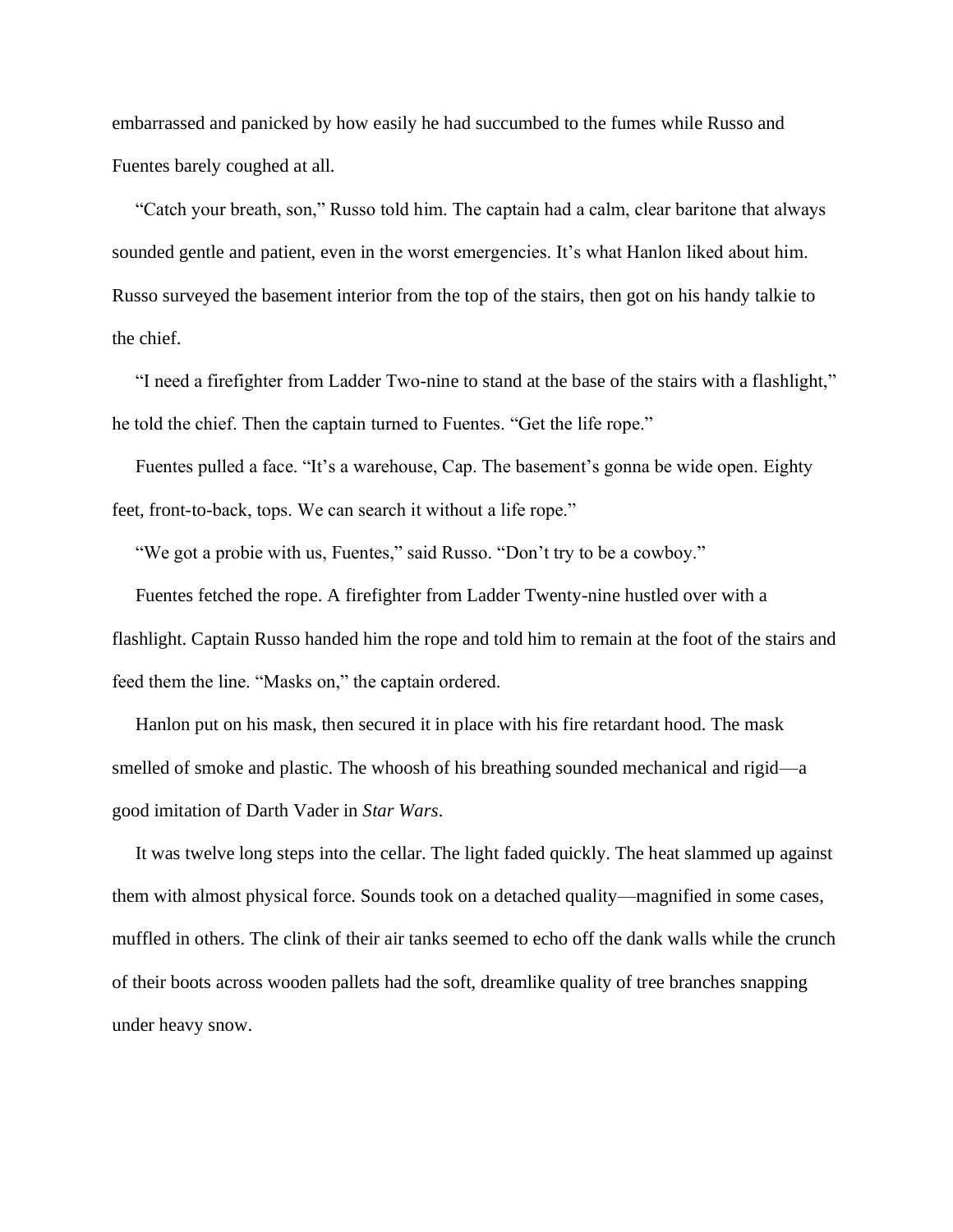Hanlon kept his right hand on the life rope as he followed the captain. Fifteen feet inside the cellar, the smoke billowed at them in a black, mushroom cloud of gases. The darkness was absolute. Even the men's flashlights couldn't penetrate it. The beams just shone back on them like headlights in heavy fog. They moved forward, single file, Captain Russo rolling out the life rope and leading the way. Hanlon's eyes were useless, his sense of touch diminished by heavy gloves. There were so many noises—from the whoosh of his mask to the crackle of voices over the captain's handy talkie—that his ears felt overwhelmed. Yet over the din, Hanlon felt certain he could hear a far-off roar punctuated by the occasional pop and hiss of what sounded like exploding cans. Above him, he could hear a faint sound of air rushing through the ceiling.

 Yet he still hadn't seen a single flame. Hanlon recalled the movies his dad used to take him to when he was little. The flames would dance about on the screen like butane torches. There was never a wisp of smoke in sight.

"Is that what fighting a fire's like?" Hanlon once asked his father.

 "Not even close," the old man laughed. "You take a camera into a *real* fire, all you'll come back with is a lot of black film and an X-rated sound track."

"But what about all those flames the actors are running through?"

 Hanlon could still remember his father's solemn reply: "In a real fire, Dougie, no one who runs through that much flame *ever* gets to tell about it."

 They were maybe forty feet inside the warehouse basement when the heat began to rise sharply. Hanlon could clearly hear a rumbling and crackling in the distance. His fire extinguisher was useless. Two and a half gallons of water wasn't going to be any help in this situation. The excitement he'd felt earlier had turned into something that seemed to burn white-hot inside of him. His breathing accelerated. His heart pounded in his chest. Fear seized hold of his muscles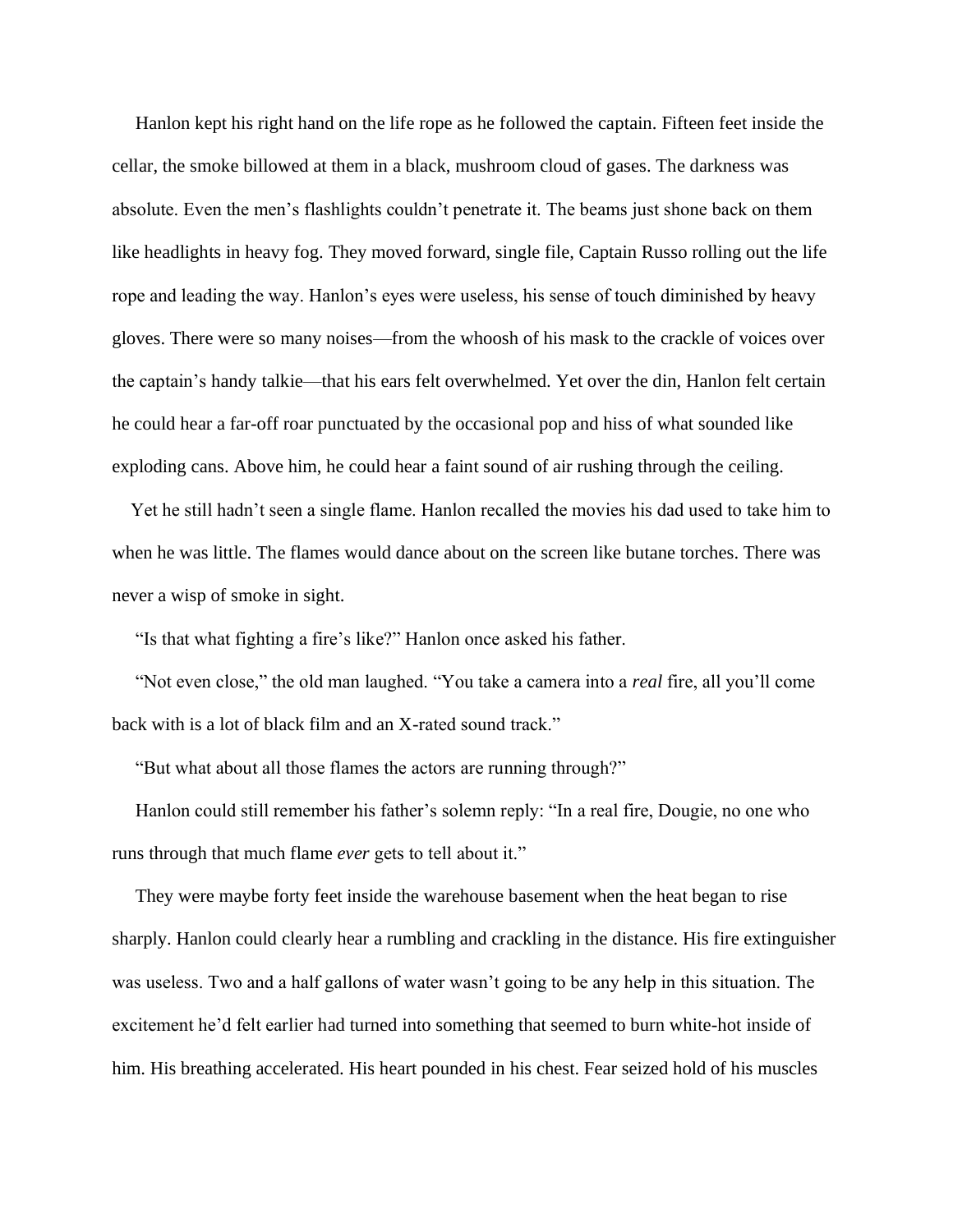and made them quake against his will. He tried to take a deep breath. He was relieved that he was nearly invisible to the captain and Fuentes. He didn't want them to see how frightened he was.

 "We're turning around," Captain Russo shouted through his mask. This time, Fuentes didn't argue. They reversed direction with Fuentes now in front, and felt their way backward along the life rope. Russo yelled into his handy talkie to relay his decision to the deputy chief now on the scene. The chief brooked no argument. Hanlon felt relieved—that is, until Fuentes stopped in his tracks. Hanlon could hear him poking around.

 "Cap," Fuentes shouted through his mask. "Some kind of shelving's fallen on the rope. I can't lift it off."

 Hanlon and the captain crawled forward and crouched beside Fuentes. They tried to maneuver their gloves underneath the heavy brackets of shelves. Hanlon was certain he could do it. He was only twenty-six years old, and at six-foot-three and two hundred and twenty pounds, there was very little he couldn't lift. It felt good to put his twitching muscles and panicked thoughts to something concrete. But in the darkness, it was impossible to get even a handhold on the shelving, never mind move it off the rope. None of them had any idea how big the unit was or whether the rope underneath would even be intact. After several tries, the captain tapped his shoulder.

"No way we're gonna move this. We'll have to try to pick up the rope beyond the shelves."

 They moved cautiously forward, trying to feel their way back to the line. Overhead in the ceiling, Hanlon noted a wisp of orange through a crack in the tiles. It wasn't air above them in those ceiling ducts. It was fire.

Fuentes stopped again. "There's a wall here, Cap. We're gonna have to turn around."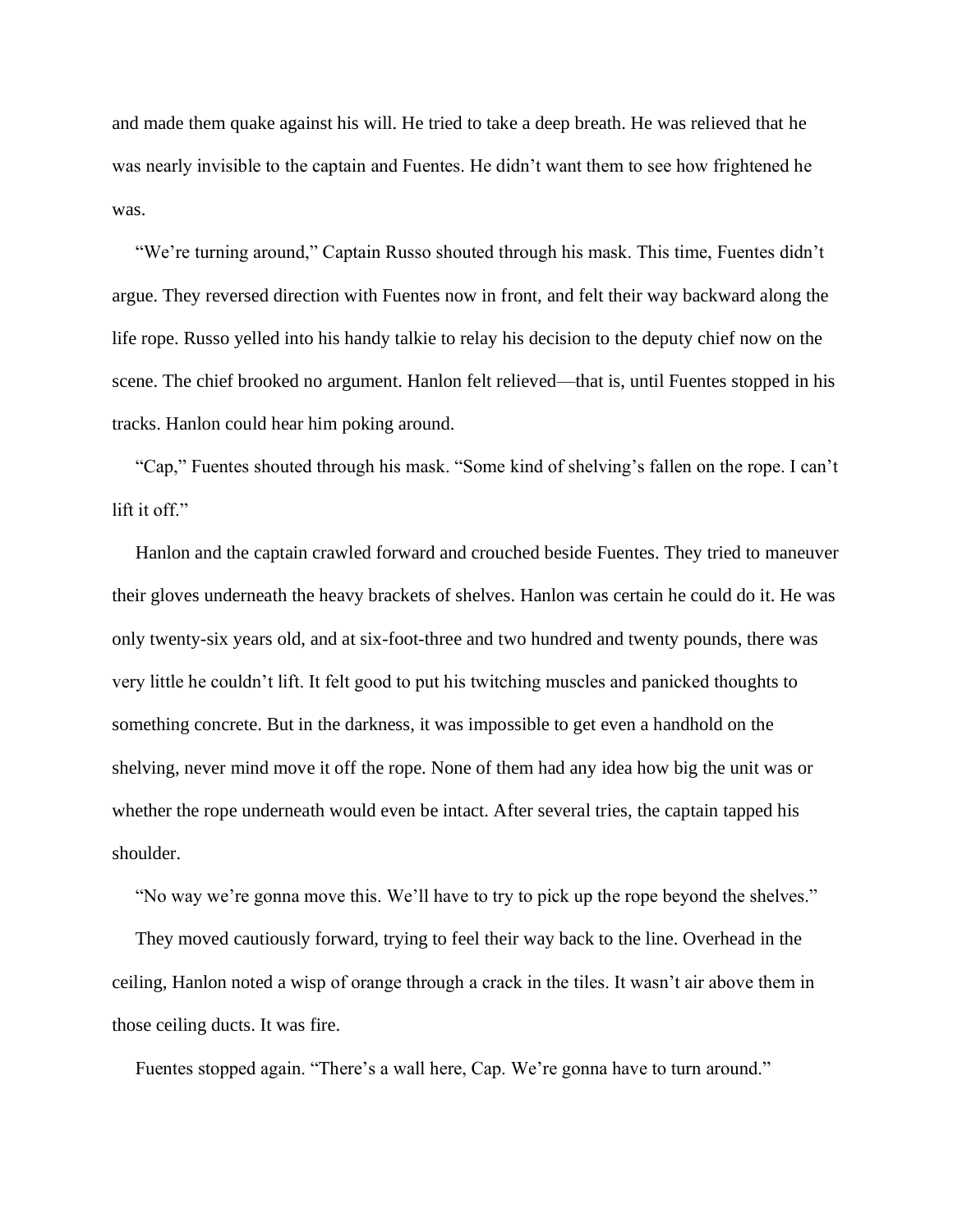*We're trapped.* Hanlon's breathing, already rapid and shallow, began to accelerate. He knew he was gulping too much air. Fuentes seemed to sense his panic. He put a hand on the probie's shoulder. "Relax, Dougie," he yelled through his mask. "Slow down your breathing. You're with the best—okay? Ain't nothing gonna happen to you."

 They reversed direction. They moved left, then right. Each turn brought them to another deadend. The captain felt for the speaker of his handy talkie. It was clipped to his shoulder strap. He lifted it to his face. "Mayday, mayday," he said calmly. "Ladder One-seven. We've lost our rope. Need assistance." His voice bore no hint of fear but his words were unmistakable. A mayday was always serious business. Instantly, the chief came on the line.

 "Russo—we're sending in other companies. How far inside the building are you?" "Fifty feet maybe, Chief."

 "There's a back entrance to the cellar. O'Dwyer's holding a flashlight at it. Can you see him?"

 Russo tried to stand, but Hanlon could tell that he saw nothing. And now, they had a new worry. In the darkness, they could hear a high-pitched whirring sound. It was coming from the air tank on Hanlon's back. He had about six minutes of air left in his tank—maybe less, given how fast he was breathing.

"Just relax, son," shouted the captain. "We'll get you out of here."

 Above them, the ceiling was cooking. Some of the acoustical tiles had already burned away revealing sinews of orange that pulsated like a living organism. The heat radiated down on them, pressing them into a tight crouch, their bellies almost touching the floor. Hanlon crawled behind the captain, amazed that the heat could turn his hulking body into a meek and tentative shadow of its former self.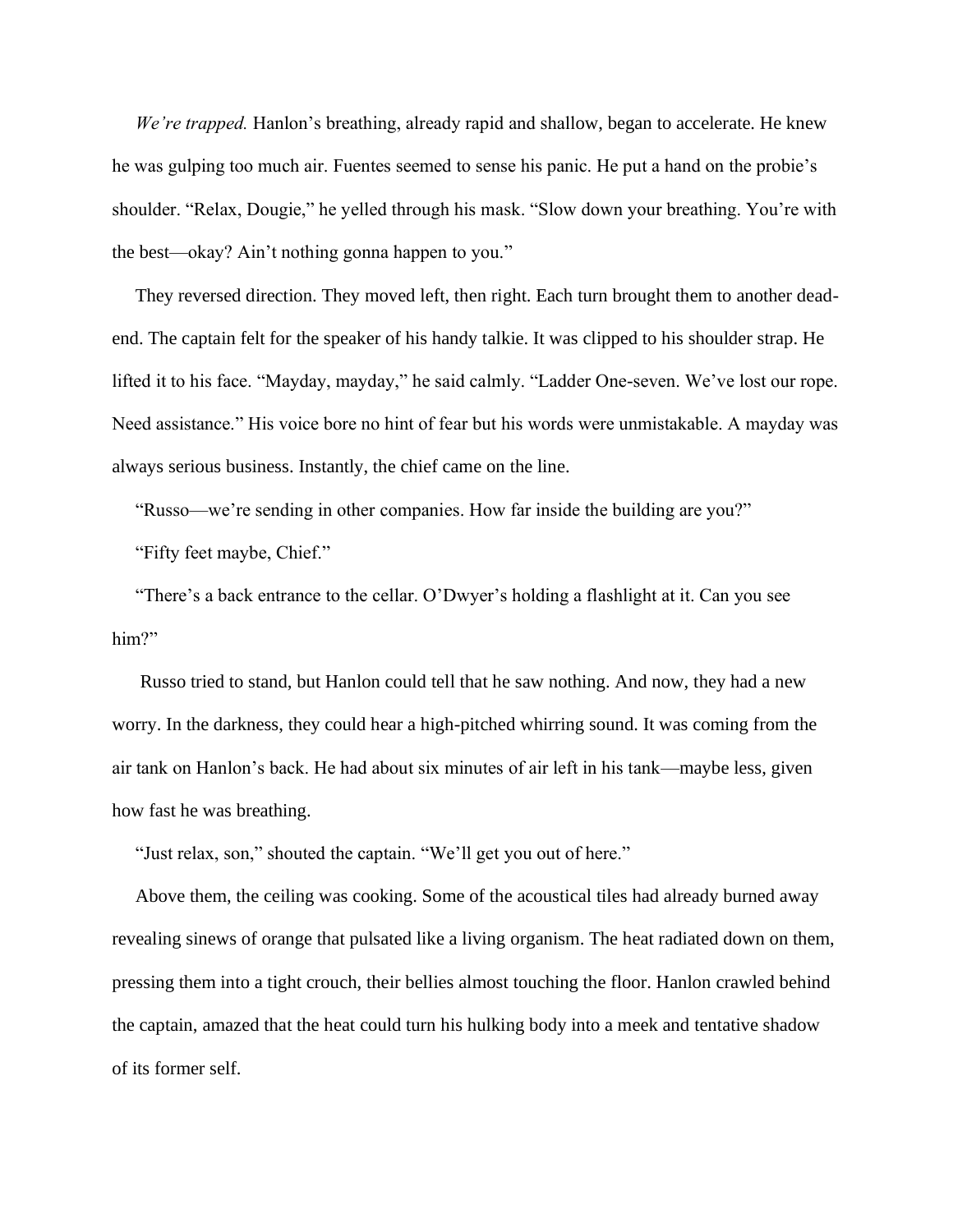Captain Russo told the chief he couldn't see O'Dwyer. There were companies scrambling to find them. Hanlon could hear them picking their way through the debris behind them, the water from their hoses turning to steam on the falling debris. But he couldn't see any of those men. And now the captain's and Fuentes's low-air alarms began to go off, too. Hanlon didn't have to be told that they were in deep trouble. It seemed as if they were crawling between little cubicles like rats in a maze. They no longer knew whether they were nearer the front of the building or the back.

 Then suddenly, Hanlon saw it—a firefighter's flashlight, cutting in and out of the smoke. The firefighter was maybe forty feet away. He couldn't see them, but they saw him. The three men crawled toward the beam. But something yanked Hanlon back by the straps of his air tank. He called out. Russo and Fuentes scrambled to his side. Fuentes examined Hanlon's back. "Shit," said Fuentes. "He's tangled up on a goddamned bicycle."

 Hanlon's low-air alarm rang wildly now. Sucking on his mouthpiece felt like trying to breathe inside a plastic bag. In panic, he ripped off his mask. His nose and cheeks began to burn. His airways felt like he'd inhaled pepper. He thrashed about, coughing violently. But he was still tangled in his straps, still joined to the bicycle. Fuentes pushed his own mask on the probie's face.

"Breathe, Dougie. C'mon, man. You're gonna make it."

 Hanlon took a couple of breaths until his coughing died down, then pushed the mouthpiece from his lips. "No. I can't take your mask…"

"—Shut up," Fuentes told him between hacking coughs. "Just fuckin' breathe, okay?"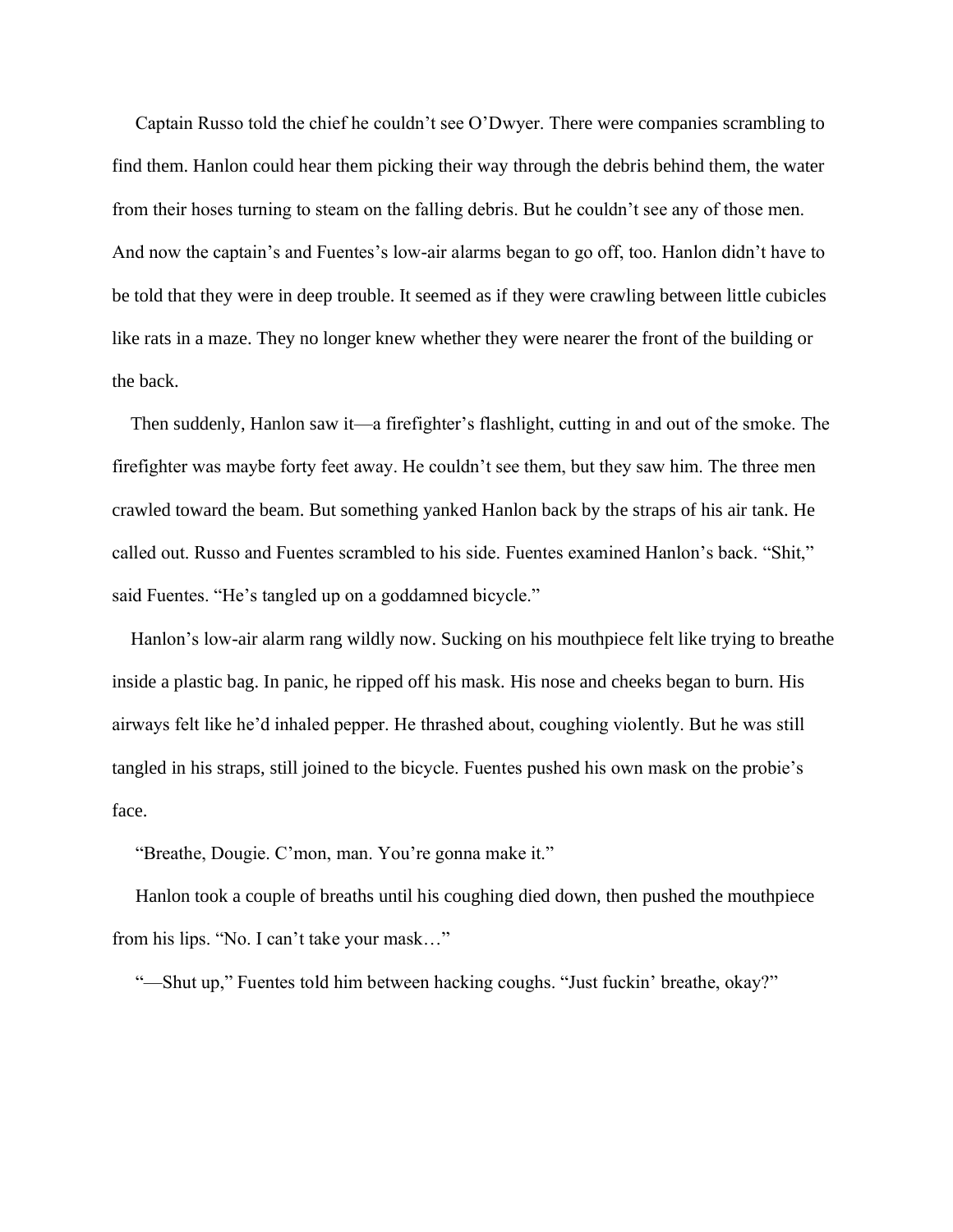The flames above them were an open river now. The heat was unbearable. They would all die if they stayed here much longer. Hanlon knew that. Survival was in reach for Fuentes and Captain Russo. They were still inside because of him.

 Hanlon shared Fuentes' mask while the captain tried to cut Hanlon from his tank straps. "Got it," Captain Russo shouted. "Now get out."

 *Get out. Run away.* Hanlon heard the words in a part of his brain so instinctive he didn't question it. And so he scrambled. Toward the flashlight beam. Toward air. Toward life. When the ceiling collapsed behind him, when the burning debris tumbled down, he kept on going until he felt the reassurance of two strong hands yank him out by his collar and drag him up the basement stairs.

 "Relax, kid. I gotcha. You're gonna be okay." It was Jack O'Dwyer. His gravel-choked voice seemed to move in and out of frequency. "Where's the Cap? Where's Fuentes?" O'Dwyer asked.

 The probie's blistered lips moved but no sound came out. He blinked back tears as he glanced behind him at the flaming pile of debris. And the realization hit him.

 Doug Hanlon thought he'd finished running. Now with a jolt, he understood: the running had just begun.

#### **Chapter 2**

"…Battalion Two to dispatch. Alert EMS. We've got firefighters down..."

 The words stopped Fire Marshal Georgia Skeehan cold. She leaned over the department radio that straddled the space between the Chevy Caprice's two front seats. The battalion aide's voice was flat and emotionless, colored only by a heavy New York accent. He gave no specifics over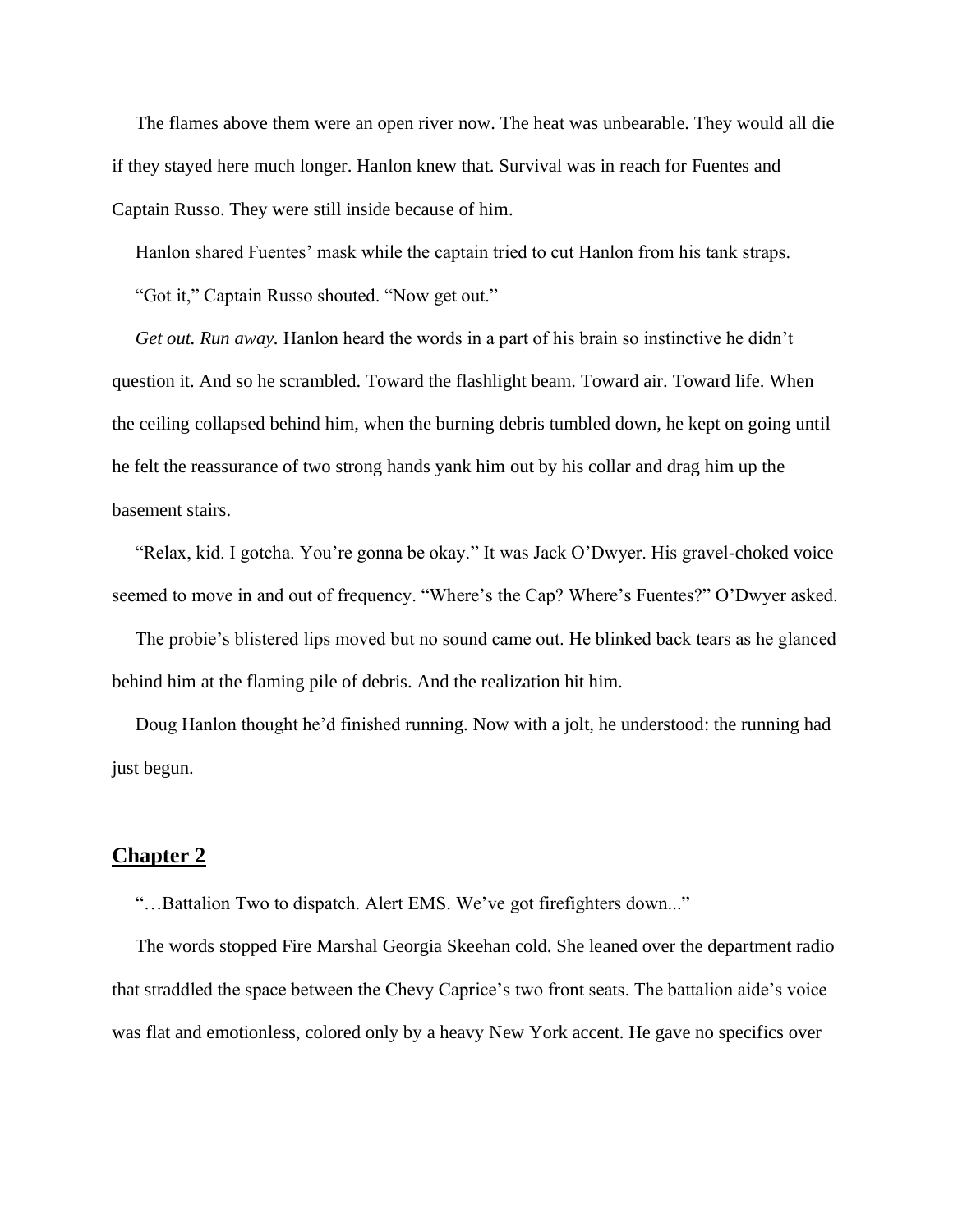the public airwaves about the nature of the injuries. Then again, when it came to firefighters, no one ever did.

 Georgia flipped the light bar switch and turned on the siren. "Can't you drive any faster?" she snapped at her partner, Randy Carter. Normally, she chided him for speeding.

 Carter stepped on the accelerator and zoomed through a light on Hudson Street that had just turned red. Georgia shivered, not sure if it was the bitter early December air seeping through the Caprice's vents that brought on her chill or the sound of those bleak words across the airwaves. Carter's lean, dark face seemed to pale at the wheel. She could tell he was thinking the same thing: *Not again. Dear God, not again.*

 "I wish I'd stayed on vacation," Georgia mumbled, tossing an empty Styrofoam coffee cup in back. Not that it was much of a vacation. The weather stank. Richie was in school. Mac couldn't finagle any time off. The most Georgia had managed was a long weekend out in Montauk, on the eastern tip of Long Island, but it had rained most of the time they were there. Richie ended up glued to his Game Boy. Georgia ended up glued to her iPad, watching movies she'd had the good sense not to pay fourteen bucks for when they were first released.

 Carter's vacation on the other hand appeared to have been quite good. Three weeks in sunny Florida had caused his skin to take on a rich chocolate color. His face had filled out from good food and regular sleep. And, up until the radio transmission a few minutes earlier, he'd seemed quite happy.

 "A couple of our guys probably took too much smoke—that's all," said Carter, laying on his soft, southern drawl the way he always did in stressful situations. "I reckon we're just imagining the worst. Like the time Sal Giordano forgot to take his car off the Staten Island Ferry."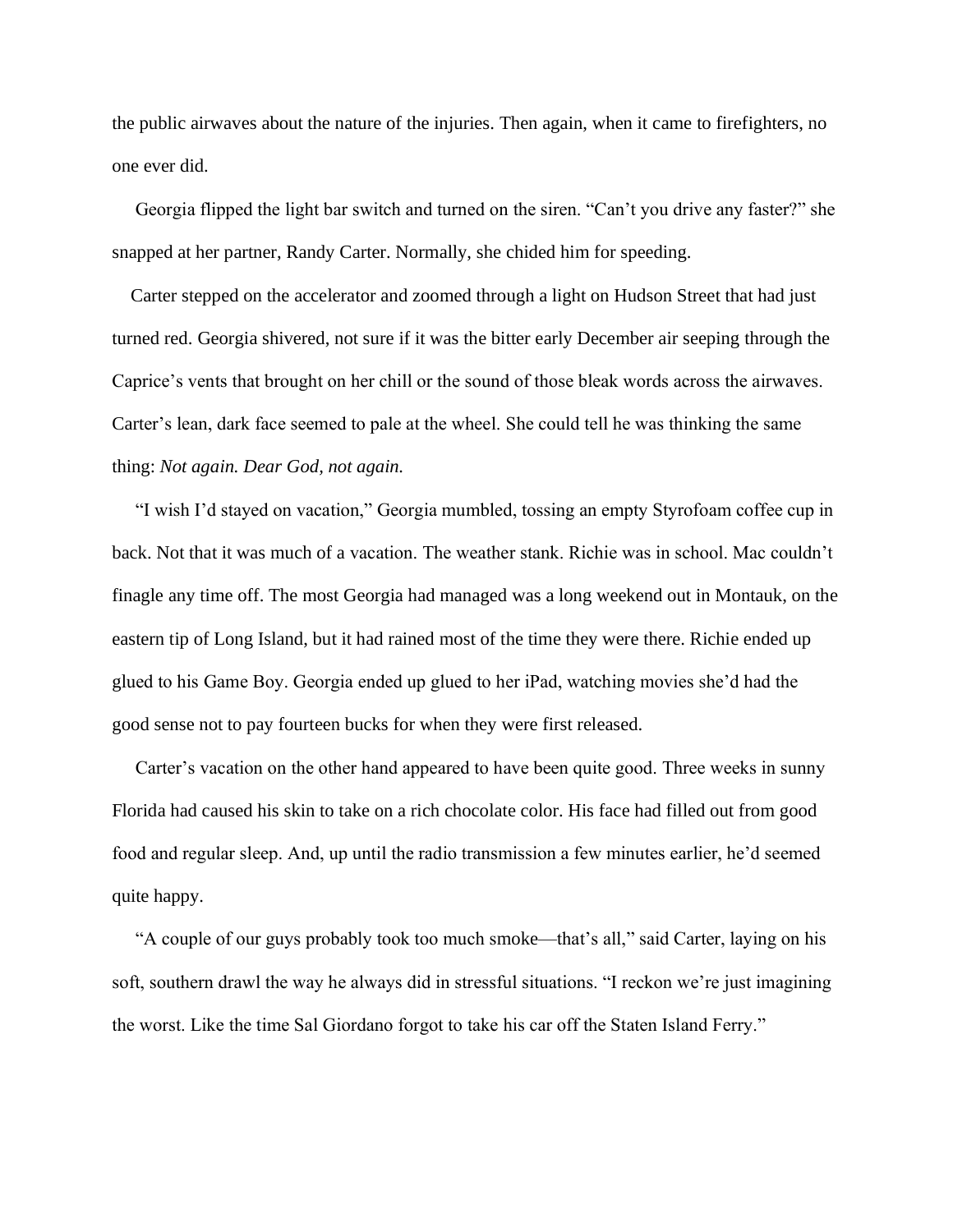Georgia allowed a faint smile at the memory of Giordano lumbering into Manhattan base one evening while the Coast Guard was out dredging the waters for his body. Everyone worried that he'd slipped or jumped. For months after that, Giordano couldn't come to work without finding tuna fish on his desk or in his drawers. Sometimes, the marshals were nice enough to leave it in an unopened can.

 The battalion aide's voice came over the radio again, jarring Georgia back to the present. "Battalion Two to dispatch, I need the mixer off."

*Mixer off* meant the conversation would not be broadcast over the airwaves. It was private between the chief and the dispatcher—and private conversations were always bad news. A cold wad of bile gathered in Georgia's stomach.

"It feels like my father all over again," she said softly.

 "Maybe it's not as bad as all that," said Carter, but he took the corner sharply. The Caprice's wheels squealed on the pavement.

"One hell of a Christmas present for the family if it is," said Georgia.

"Your dad died in the autumn, right?"

 "October twenty-fifth," said Georgia. "The kid who set the fire didn't even miss Halloween." "They ever punish him?"

 "I don't know. Counseling, I guess. He was only six at the time—too young to charge. I don't think he even spoke English."

 Carter turned onto a wide V-shaped swath of cobble-stoned streets that formed the southeastern end of the city's former meatpacking district. In a storefront window once used as a butcher's shop, several garishly bright oil colors competed for space. Carter took them in and shook his head.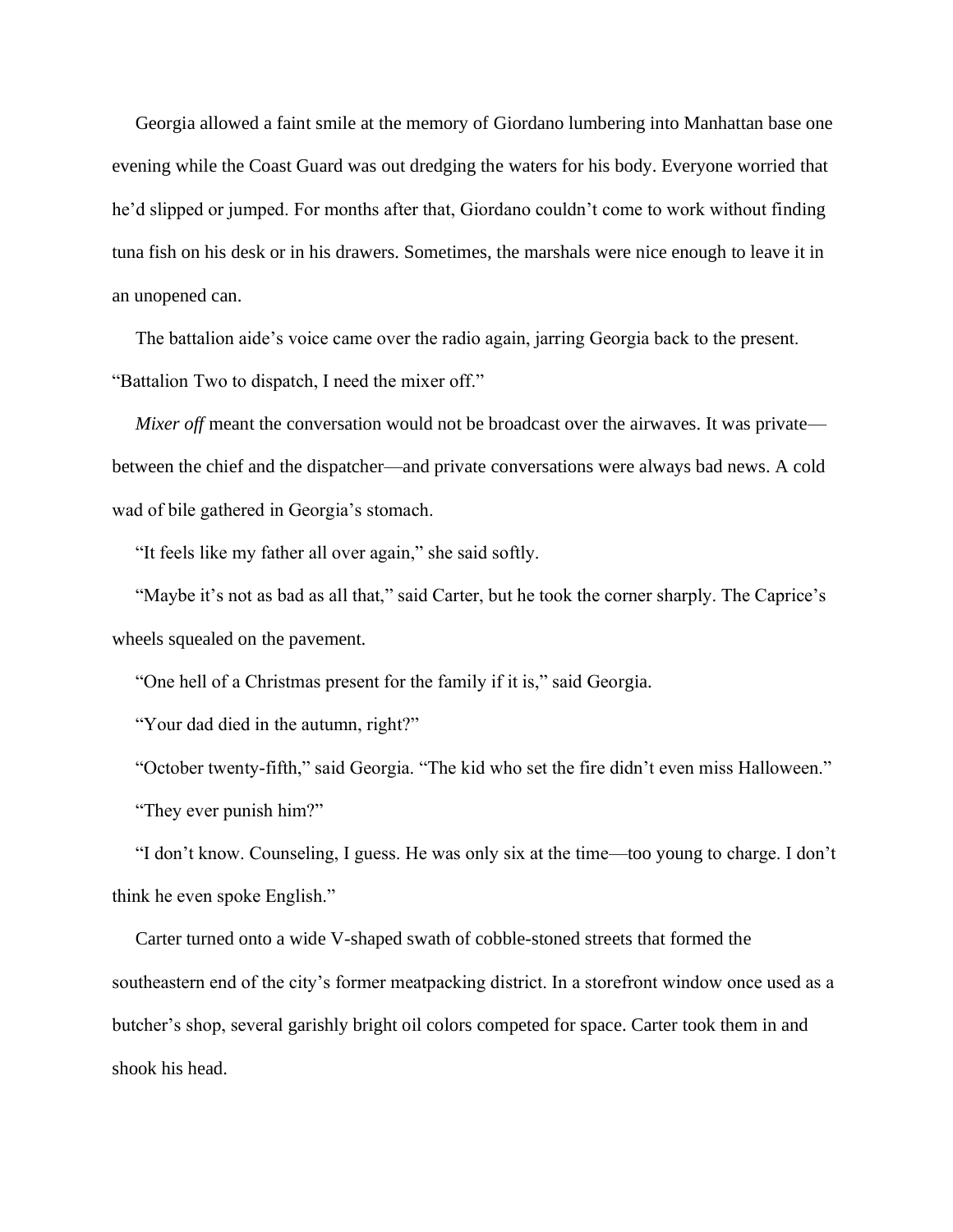"I remember when there was nothing down here but gay bars, cross-dressing prostitutes and guys in bloody aprons with meat cleavers. Some of my best informants came from this neighborhood."

 "Things sure have changed," said Georgia taking in two art galleries, a dance club and a couple of upscale restaurants all within a block of one another. The graffiti on the rolldown security gates had largely disappeared, as had the piles of trash and rusted oil drums that the homeless once used for outdoor fires.

 They turned onto West Thirteenth Street. Fire trucks, ambulances and police cruisers were lined up beside a two-story red brick warehouse. Smoke the color of spoiled milk rose from an open cellar hatch. The fire was out, and it didn't look like it had extended beyond the basement. Silver tinsel fluttered from a canopy above a former loading dock, and the mullioned window that had replaced a garage door still sported sheer white curtains.

 "Café Treize," Carter mumbled, reading the sign. "This place used to be Weingarten's Wholesale Meats. And then it was a gay bar called the Meat Market."

 "It's a really hot French restaurant now," said Georgia. "Lady Gaga eats here. So does Angelina Jolie. I read it in *People Magazine*."

 Carter gave Georgia a bored look. Celebrity talk never impressed him. "They should've been here when it was a gay bar," he said. "Down in the basement, they used to have all these little cubicles where the guys used to um..." Carter shrugged and looked away, embarrassed. He was old enough to be Georgia's father. Still, she loved to break his chops.

"And how would *you* know about that?" she teased.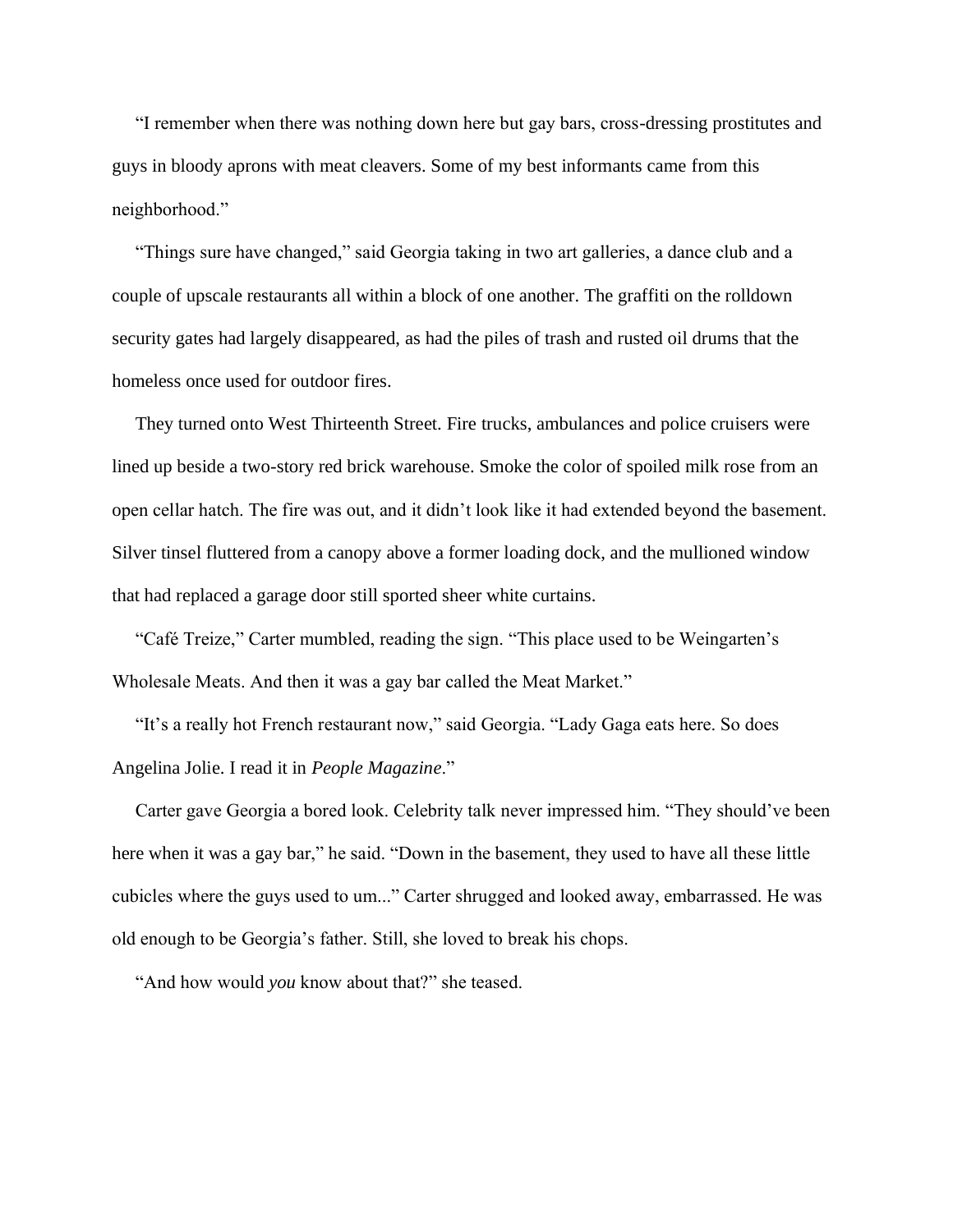"I hear stories," he said indignantly. "You didn't have to ever go down there to know about it. The Meat Market's owner secretly wired up all these cameras in the cubicles. Sleazeball used to sell the videos to private collectors."

 Carter parked the car down the block from the building so as not to block the rescue vehicles. A cold wind whipped off the choppy waters of the Hudson River as they got out. They grabbed their turnout coats, helmets and toolbox from the trunk.

 "How bad do you think it is?" Georgia asked. Carter didn't answer, but all the Florida sunshine had left his face. Georgia followed his line of vision to a dark blue van marked, *Medical Examiner*. Somebody was dead, and, judging from the somber looks on firefighters' faces, Georgia had a sinking feeling it was one of their own.

 They found the deputy chief at the back of the warehouse, in an alleyway littered with broken bottles that glittered in the sharp morning sun. Broward was his name. He'd been a high-ranking chief longer than Georgia had been on the job. He gave them the faintest nod of his head as they walked over. He knew they had a job to do, but his men were hurting and that was all he cared about right now. Georgia would have felt the same way.

 "Two of our guys from Ladder Seventeen didn't make it," he said through lips that barely moved. He squinted down a set of concrete steps to the warehouse's back door. It was wreathed in black soot. "The probie got out. He's being treated by EMS for minor burns and smoke inhalation."

 "What happened?" asked Georgia. She and Carter took turns leading investigations. This fire was hers. *Oh joy.*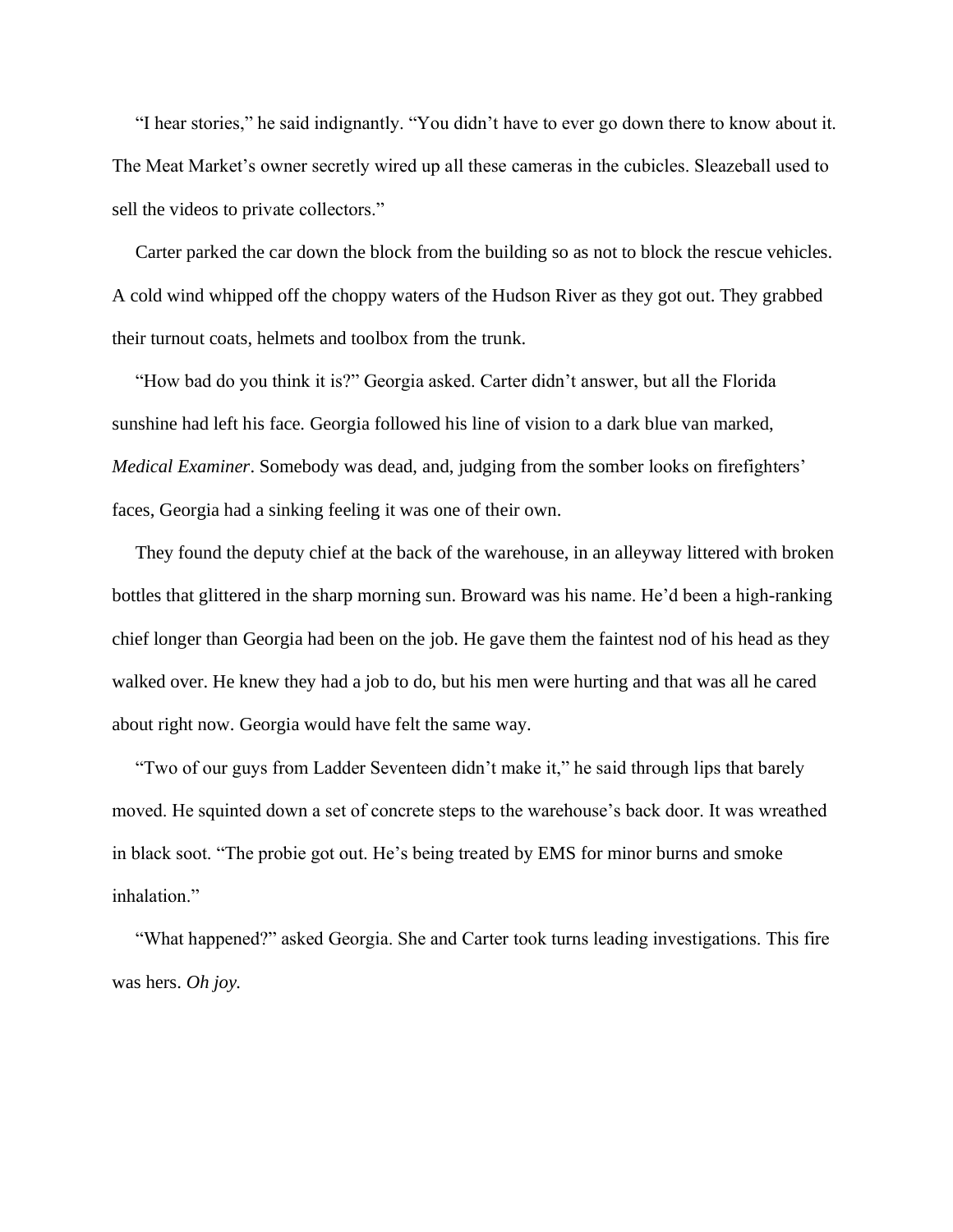"Rubbish fire in the basement," said Broward. "Captain and two firefighters got separated from their life rope and couldn't find their way out. The basement's heavily partitioned. No one could find them."

"Any evidence of a break-in?" asked Georgia.

"The back door had been forced before we got here. The lock was broken."

 Georgia frowned in the direction of the cellar. There was still a lot of smoke. She could only see a short way, but even in that distance, she noted the unmistakable oxidized heads of sprinklers in the ceiling.

"The sprinklers weren't working?"

 "We had a busted water main in the neighborhood two weeks ago," grunted Broward. "City turned the water off. The landlord may never have turned the sprinkler line back on." The chief shook his head in disgust. He knew as well as Georgia that a working sprinkler probably would have been able to put out that fire in minutes and save the men's lives.

 "Surely there was a valve in the basement somewhere," said Georgia. "The landlord would've known the sprinkler wasn't operational."

Broward gave Georgia an irritated look. Carter stepped in.

 "A lot of these owners, they're afraid that the water damage from a nuisance fire will end up being more expensive to repair than the fire itself, so if the city forgets to tell them to turn their sprinkler system back on, they don't argue."

 Broward nodded. "Owner probably figured that the most he'd lose would be a few crates of vegetables." He shook his head sadly. "Instead, we lost two of our finest men."

"The men who died," said Georgia. "Are they still in the basement?"

"I've got companies digging them out."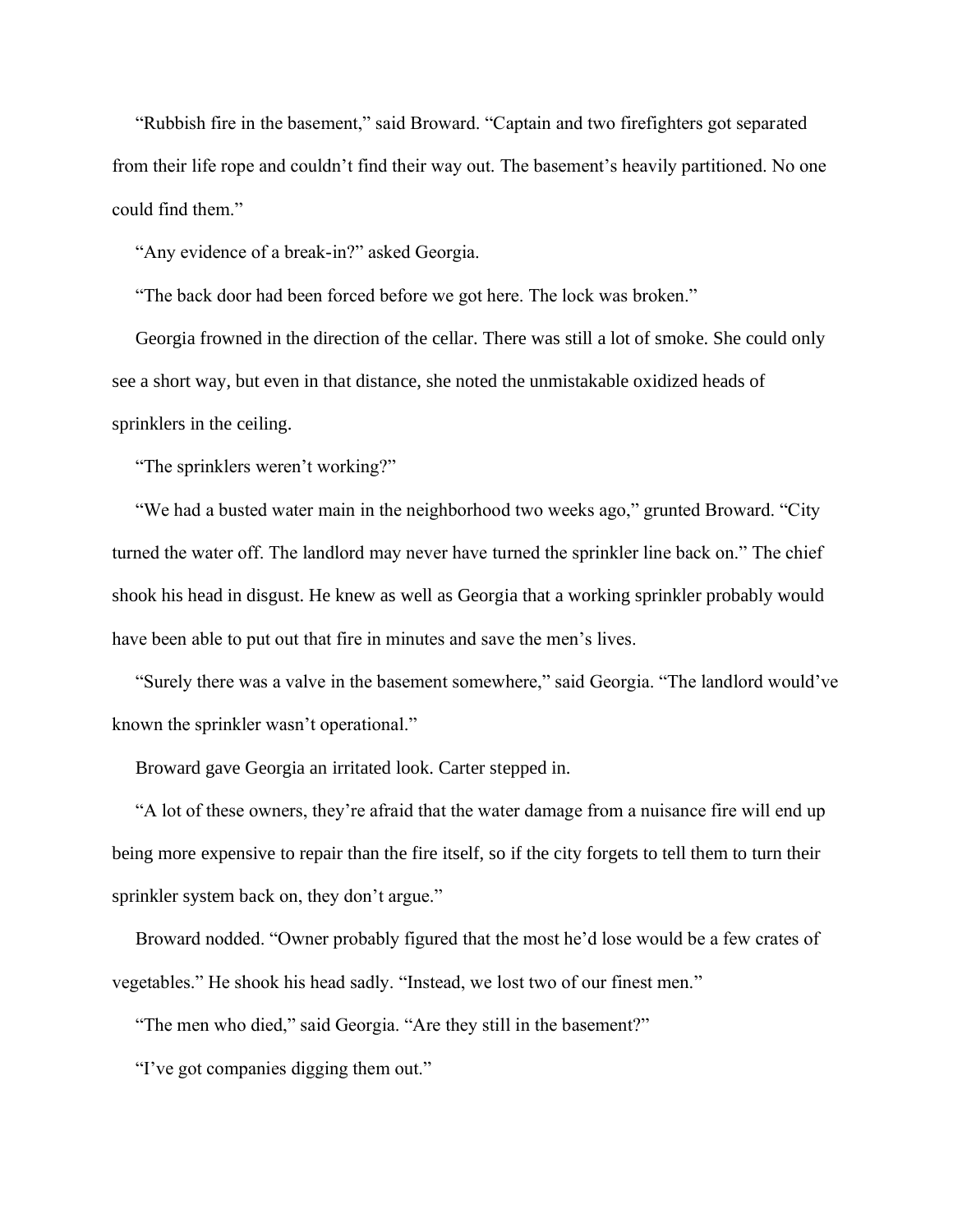Georgia peered down the open basement door into the dim, soggy interior. The smoke had cleared. Firefighters were everywhere. They all had a downcast tilt to their eyes and a grayness to their faces. No one was smoking or conversing. An aide came over to ask the chief a question and he excused himself. Georgia went to descend the stairs. Carter put a hand on her shoulder.

 "Go easy, Skeehan," he warned her. "Give the men space, okay? Emotions are running high down there. You know as well as I do that no one here gives a hoot and a holler about our investigation. Far as they're concerned, nothing we do is gonna bring their brothers back."

# **Chapter 3**

 They looked like they were sleeping. True, their faces were slightly swollen from the heat and black with soot. The backs of their turnout coats had a ragged coarseness to them from the burning debris. But otherwise, Captain Joseph Russo and Firefighter Tony Fuentes looked like they should have been able to get up, dust off their gear and walk out of the basement of Café Treize. There was still the glow of life in those grimy, handsome faces, a glow that made it impossible to comprehend that they would never go home to their families again. It was a hell of a piece of news to have to deliver three weeks before Christmas.

 Georgia heard some of the firefighters speak about Russo and Fuentes in traded whispers as they hauled debris off them. Both were husbands and fathers. Both were veterans of the wars in Iraq and Afghanistan. Russo's son had just received a football scholarship to Notre Dame. Fuentes's oldest daughter was dancing in a school production of The Nutcracker this weekend. His wife was expecting their fourth child in May. He had three girls. He'd been hoping for a boy.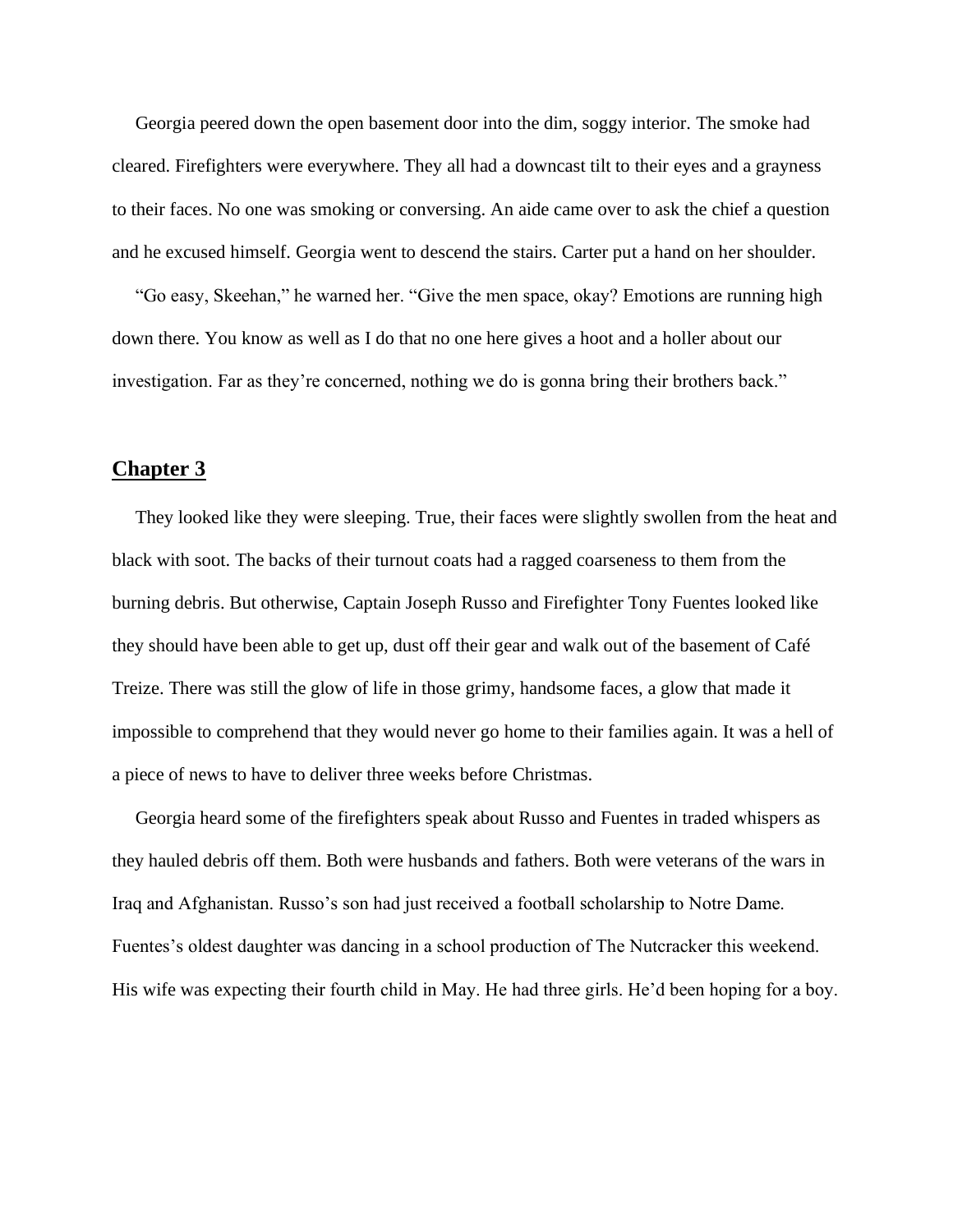Georgia kept her distance, as Carter had cautioned. Like every fire marshal in New York City, she had once been a firefighter. But the dividing line between investigator and rescuer was keenly felt at a time like this, especially when the investigator was a woman.

 The men had nearly finished unearthing Russo and Fuentes when Carter exchanged nods with a hulking figure in a helmet and turnout coat. He had a thick mustache and a broad, grizzled face smeared with grime. The dirty white leather patch on the front of his black helmet had a "17" on it. He was either the truck's roof man or the rig's chauffeur.

"O'Dwyer," Carter mumbled softly, inching toward him. "How you holding up?"

 "Three hundred and forty three men died in this job on one fucking day," said the old veteran, "and you think you can't grieve for two more. But if it's one man or a hundred—a year or decades later—it feels just the same." For the FDNY, 9-11 would never be history, no matter how many years went by. Every firefighter's death seemed to bring it back.

"I know," said Carter. He put a hand on O'Dwyer's turnout coat,

O'Dwyer sighed. "It's not me I'm worried about. It's the kid—the probie."

 "Where is he?" Georgia asked, joining the conversation carefully. She was heartened when O'Dwyer made eye contact with her. Carter, with thirty-one years in the FDNY, knew everyone on this job. He could go places that Georgia, a woman and a relative rookie with only eight years in the fire department, could not.

"With EMS," O'Dwyer told her. Then he leaned in close and lowered his voice. "Already, there's a chill in the air, if you know what I'm sayin'."

Georgia frowned. "Why is that?"

 "It was the kid's first real fire. Russo and Fuentes were pros. There's a feeling that maybe the kid…maybe he held 'em back." O'Dwyer massaged the back of his neck. His eyes locked on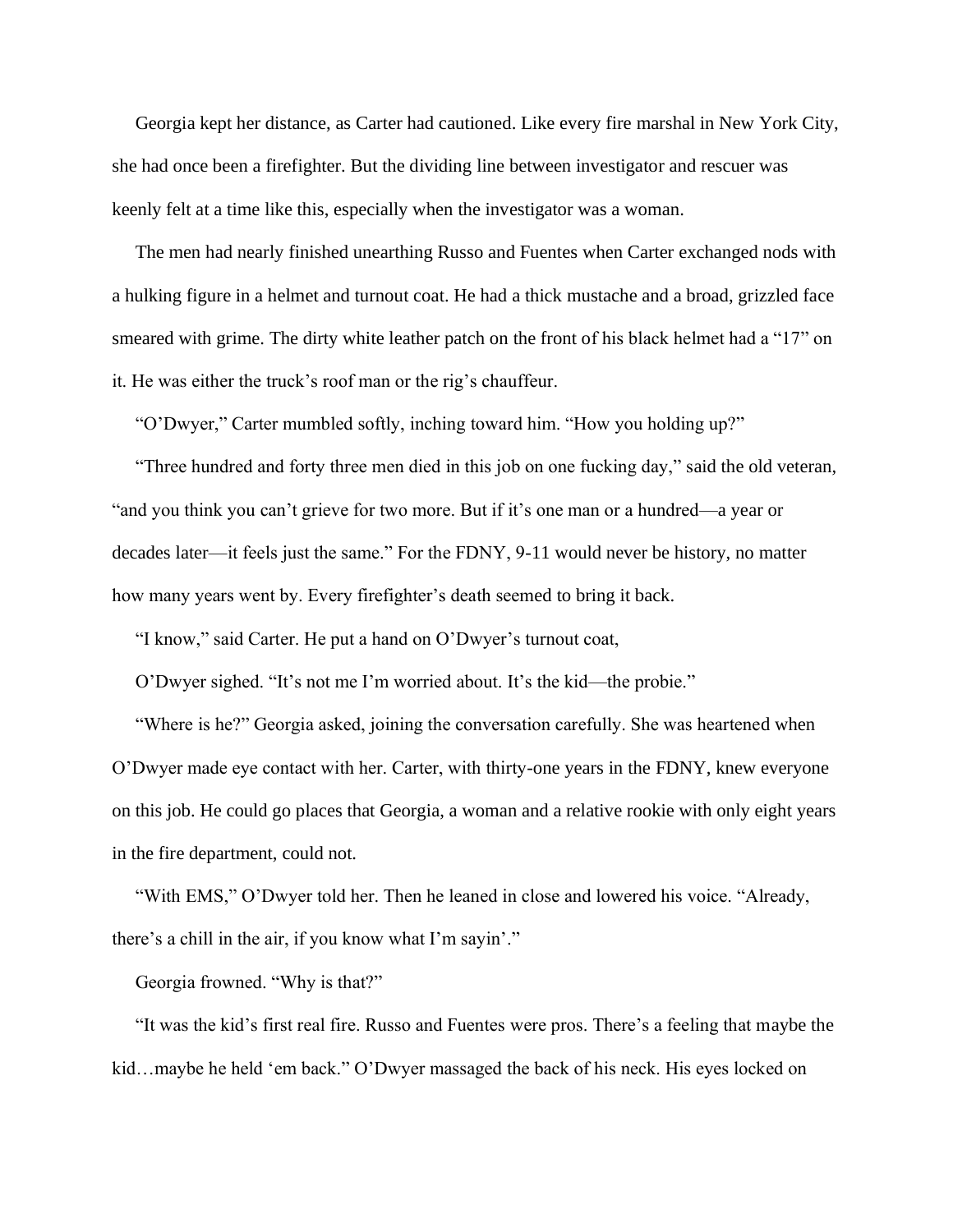Carter's. Georgia sensed that the old veteran might have worked with Carter when he was a firefighter. He trusted Carter not to traumatize the young firefighter further.

"We'll go easy on him, Jack," Carter promised.

"What's his name?" asked Georgia.

"Hanlon. Dougie Hanlon. His father's a fire captain in Queens."

 "Seamus." Georgia whispered the name. The lining of her gut felt like someone had just carved a set of initials in it. The last shred of Florida sunshine left Randy Carter's face.

"You know him?" asked O'Dwyer, bouncing a look from Georgia to Carter.

 "A family friend," Georgia replied. She wished she knew Captain Seamus Hanlon less well wished she hadn't walked around his empty kitchen only this past summer and felt the palpable loneliness of a man who'd lost both his wife and his best friend in the space of a year. She was glad he hadn't lost his son as well, though it was too soon to know whether the young man who came out of that building would ever be the same as the young man who went into it.

 The firefighters were getting ready to carry their brothers out. Carter touched O'Dwyer's sleeve.

 "Do me a favor, Jack? Tell them we just need to take a quick look at Russo and Fuentes before you move 'em."

 "No pictures," O'Dwyer growled. Georgia looked at Carter. They always took pictures of fire victims. It was an essential part of reconstructing an arson scene. But Carter simply nodded. This was not the time to push.

"No pictures, Jack. Of course," he said.

 Georgia and Carter didn't speak again until Russo and Fuentes had been carried out of the basement. They were by themselves in a storage cubicle ten feet from the back door, surrounded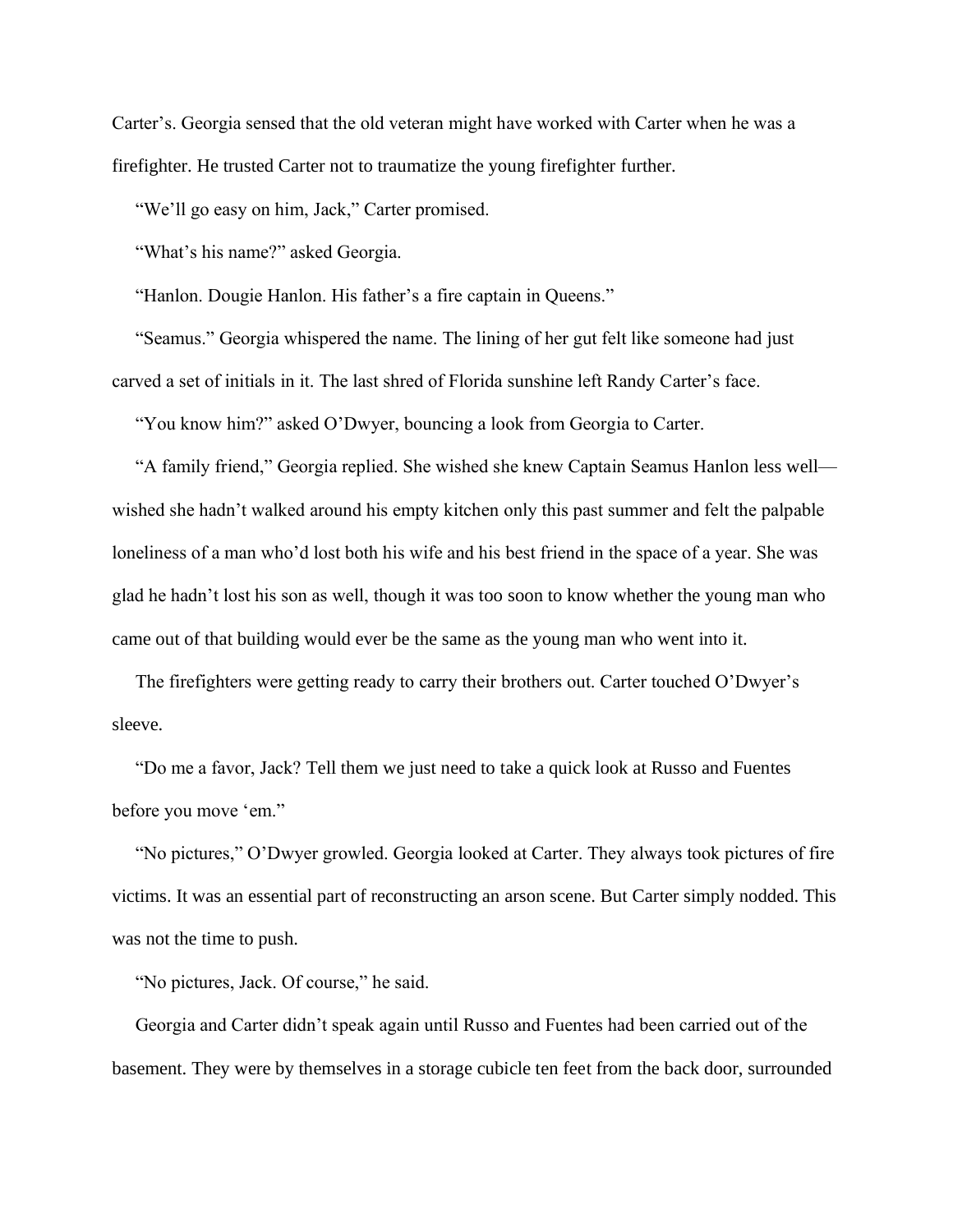by charred shelves and exploded canned goods. They'd been in about a dozen identical cubicles in the space of ten minutes. Café Treize's owner had obviously never taken down the partitions from the days when the warehouse was a gay bar. In the smoke and heat, those flimsy sheetrock dividers had become a fatal maze of dead ends.

"Did you notice that neither Russo nor Fuentes was wearing his mask?" asked Georgia.

 Carter shined his flashlight at a soggy, blackened piece of cardboard on the concrete floor. It was the bottom of a carton of paper towels.

 "Their air tanks were empty," said Carter. "Burning debris blocked their escape. They had a choice: die from the heat and flames banking down on them, or take a couple of quick breaths of smoke and get it over with. I'd have done the same thing."

 Georgia moved her flashlight beam up the charred paneling and across the concrete subflooring from the main floor above. The dropped ceiling that hid the ductwork had burned away entirely.

 "This place was like a pizza oven," said Carter. "Concrete on the bottom. Concrete on top. Brick walls all around. You won't see any fire damage upstairs. The concrete contained it. But it killed our brothers. Baked them alive."

 Georgia peered into the ductwork. "There's a lot of wiring up there for a warehouse basement. Maybe a circuit got overloaded."

 Carter examined the wires. They were burned at multiple points along a continuous cable, rather than in one spot. "The blowouts are more consistent with fire damage," he said. "I don't think an electrical overload was the cause of the fire."

 Georgia studied the burned cardboard box of paper towels. She shone her flashlight on the concrete ceiling directly above. A section of the ceiling about the size of a manhole cover had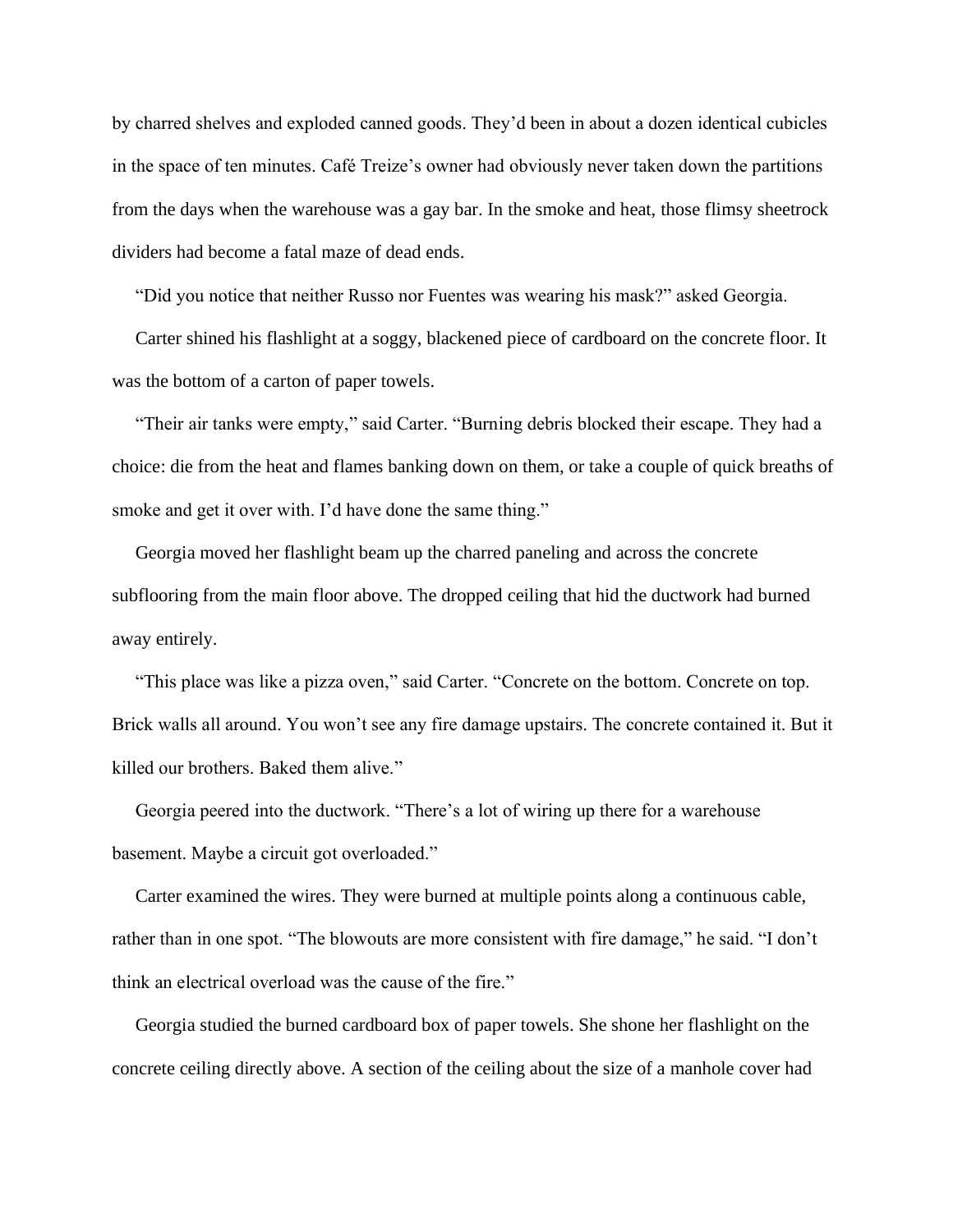turned flaky and white—a condition known as spalling, which occurs at prolonged high temperatures. "The fire seems to have been at its most intense in this room," said Georgia. "In fact, right above this box of paper towels."

 Carter took in the box, then slammed a gloved hand against the wall. "Dang," he said. "This wasn't supposed to happen."

"These things never are." Georgia thought he was talking about Russo and Fuentes.

 "No," he said. "I mean literally. Look at this place. There's nothing in this room that would spontaneously ignite. No shorted-out wires. No solvents. No evidence of a smoking accident. The back door was forced. Everything points to an arson."

"I agree," said Georgia.

 "Yeah, but you saw those cubicles back there, Skeehan. There were cleaning solvents and cooking oils and linens stacked a foot high. Anybody looking to torch this place had his pick of highly combustible materials not ten feet from where we're standing. Yet he didn't use them why?"

"'Cause this was fast," said Georgia. "Force the back door, drop a match in the paper towels and leave."

 "But if the sprinklers had been working, what would that have accomplished? Heck, the fire would've probably gone out before it had even finished consuming the box of paper towels."

Georgia nodded. "Then the torch knew the sprinklers had been shut down. It's an inside job."

 "Yeah, but if it *was* an inside job, then the torch also would have known about the solvents ten feet in. He could've taken the whole place out with just a few more minutes of effort."

"You think maybe he just wanted to send a message?" asked Georgia.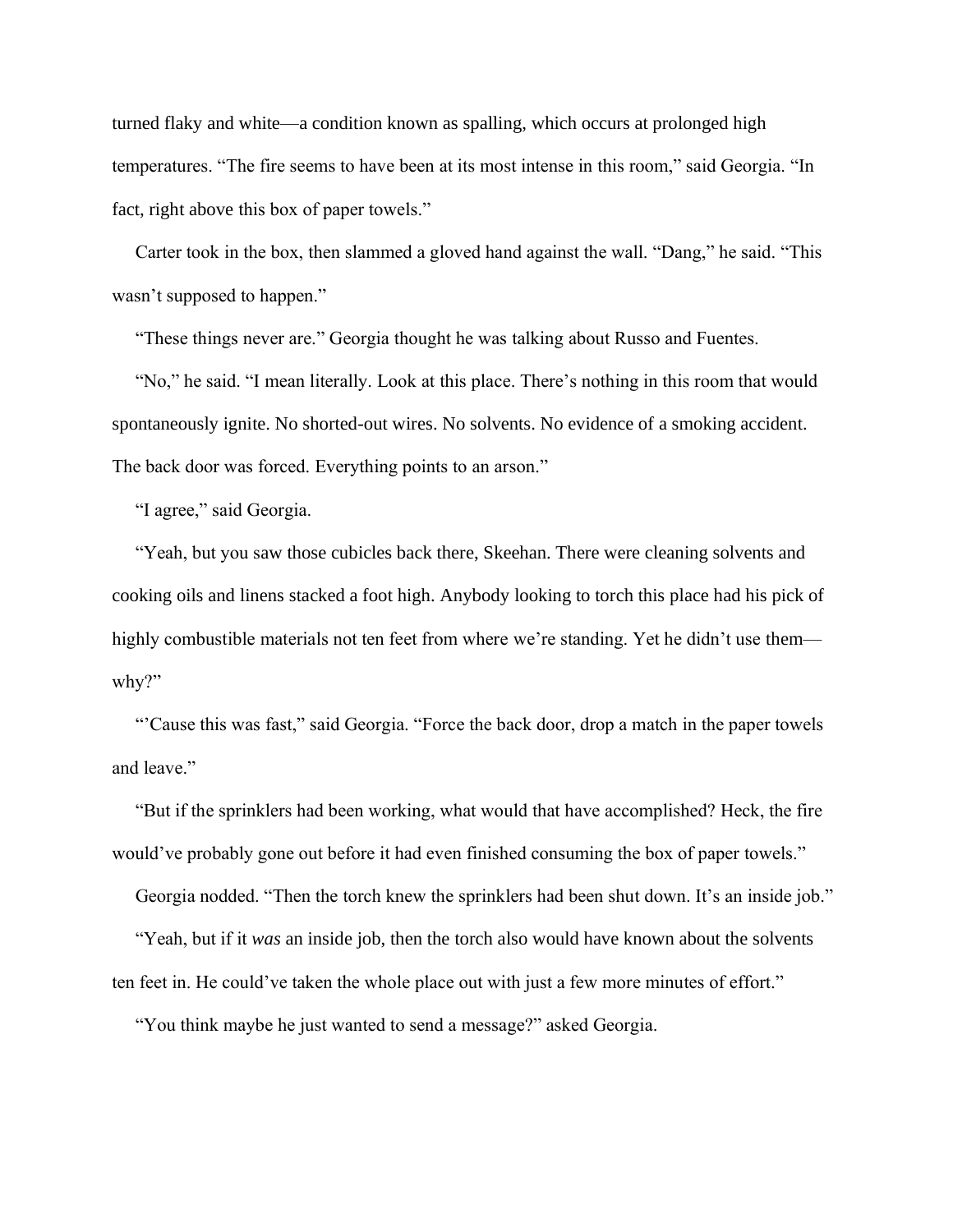"It makes sense," said Carter. "The torch forces his way in, drops a match into the paper towels, then splits," said Carter. "Only he doesn't know the sprinklers have been shut down."

 "And a misdemeanor nuisance fire turns into a double homicide," said Georgia. "The press is going to be all over this one. We've got to get to Seamus's son before those vultures do."

# **Chapter 4**

 They found Doug Hanlon in a corner of the back alley. He looked impossibly young, even with the blisters and soot that marked his sad-eyed face. For most of the last half hour, Jack O'Dwyer had been hovering over him protectively, but he'd been called away to help on the roof, so Hanlon was alone. Georgia caught some of the firefighters giving him quick, curious glances. Innocent looks, most likely. But she knew how accusatory they must've felt to Doug Hanlon. God, how she knew.

"I think you should handle this one alone," said Carter.

"You do, huh?" Her tone was defensive. Carter stumbled about for a reply.

 "You know his dad better than I do…And…you're a woman. Hanlon will be more likely to open up to you than to me. If I'm there, he might feel like we're ganging up on him."

 Georgia gave Carter a long, penetrating stare. "Those aren't the only reasons you want me to talk to him."

His face betrayed him. "I think maybe...you sort of know what he's going through," he said softly. "You can talk to him. Tell him what it's like…"

"—This is a police interview, Randy. Not a therapy session."

 Carter placed a hand on her arm. "Okay. Calm down. Forget I asked. Just get his statement, okay?"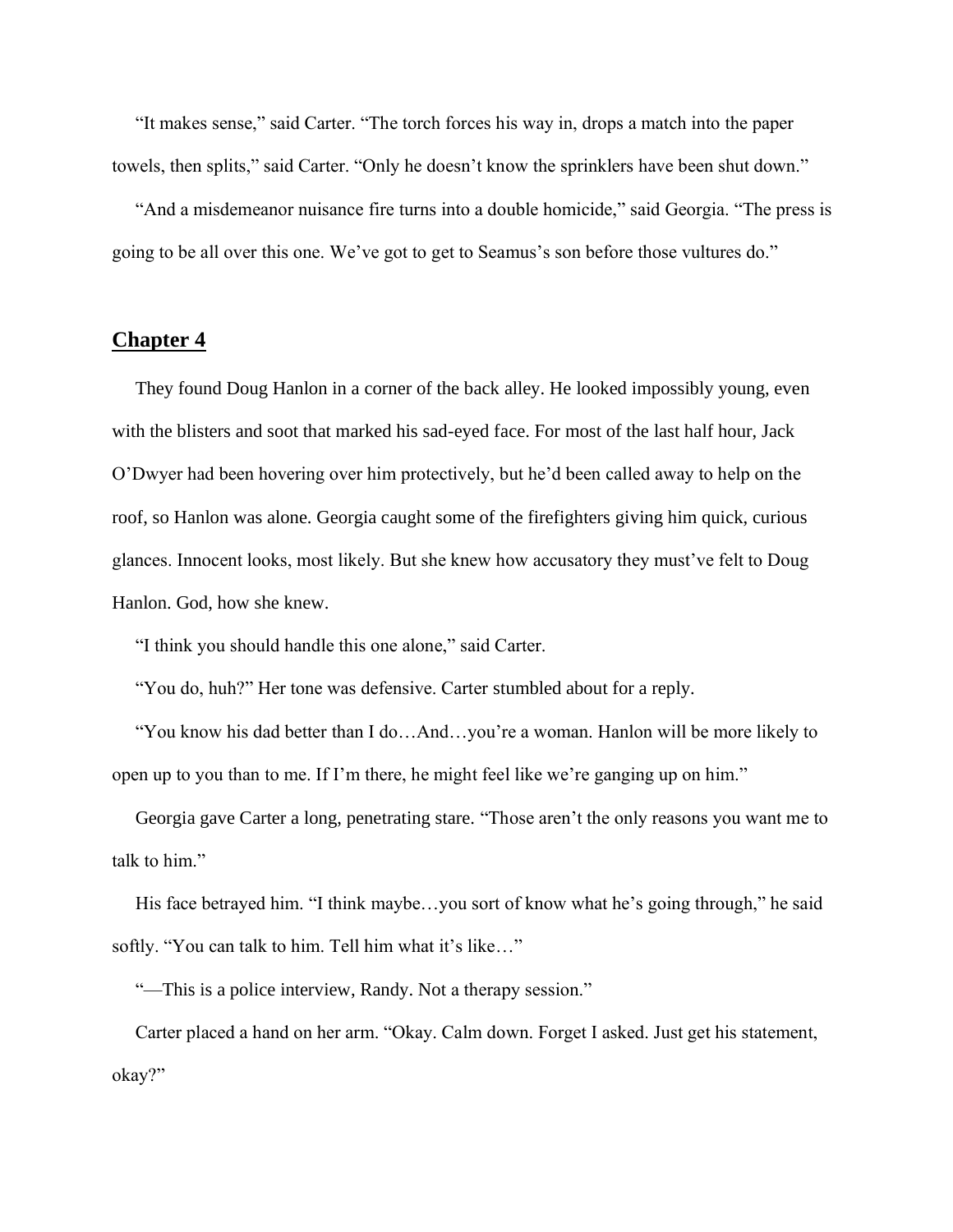"Where will you be?"

 "Trying to get hold of Café Treize's owner." Carter gave her a reassuring nod. "Go easy on him, all right? Yourself, too."

 They split up and Georgia walked over to the young firefighter. He was a big man, well built, with soft, pale gray eyes that seemed too young to be set in such a grief-stricken face. His nose and cheeks were red and speckled with heat blisters—second-degree burns. The burns had to be painful, but he seemed unaware of them.

"Doug?" Georgia forced a smile and extended a hand.

 He blinked at her as if she'd woken him up from a deep sleep. His grasp was tentative. He didn't seem to want anyone to touch him.

 "I'm Georgia Skeehan. I'm a fire marshal. I know your dad, Seamus. My dad used to serve in the same firehouse in Queens where your dad's a captain." Connections were important in the FDNY. To a firefighter, everyone was either family or an outsider. Georgia wanted to offer up as many connections as she could going in.

"Sure," he muttered in a way that suggested he hadn't really heard.

"You have some facial burns. Do you want to go to the hospital for treatment?"

"No. I'm fine."

 "I need to ask you what happened in the basement, Doug. Can you tell me what went on down there?"

 He turned away from her and hung his head. Georgia thought he was trying to compose his thoughts. But then she saw him put a hand up to his eyes. His shoulders started to quake. Georgia's stomach dropped into her shoes. She'd had people break down on her before in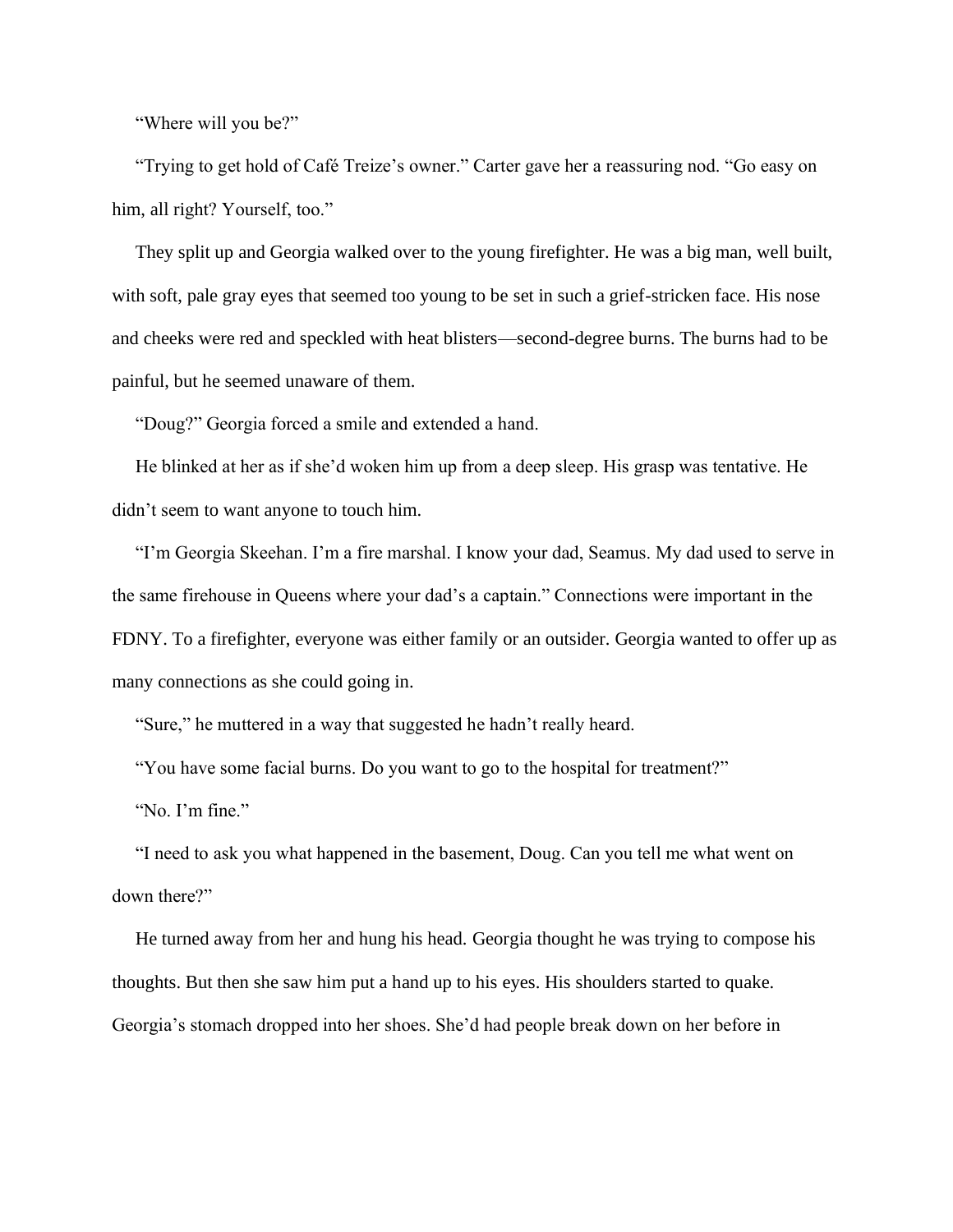interviews. But she'd never had to do this with a firefighter. She loathed herself for having to put him through this.

"Doug," she said softly.

 He wiped his nose along the sleeve of his turnout coat. What came out was black. He'd taken quite a feed of smoke down there. It was a wonder any of them made it out alive. She sensed the other firefighters eavesdropping. She shot them murderous looks. They dropped their gazes.

 "Doug," she said again. The site was crawling with firefighters—inside *and* outside the building. She couldn't get him into her department car, either. That would've meant walking the gauntlet of reporters in the street. The most private place they were going to find to talk was a corner of the alley. She beckoned him there now. They leaned against a rusted chain link fence. He kicked a broken bottle at his feet to avoid her scrutiny. Green glass sparkled in the sun. The bright cold morning mocked their mood.

 "All you have to do is tell me what happened down there as honestly and thoroughly as you can," Georgia coaxed. "This isn't an interrogation. No one's blaming you."

 He turned away from her and grabbed the chain link fence. He seemed too ashamed even to meet her gaze. Georgia realized in an instant why: the word "blame." She had given voice to his deepest fear. Georgia opened her mouth to try to tell him she understood, but nothing came out. She could not comfort him. After all this time, she still had trouble comforting herself.

 "I don't know what happened," Hanlon said softly into the fence. His voice was raspy from the smoke. "We went in with the life rope, got turned around and couldn't find our way out."

 Georgia eased a notebook from the pocket of her turnout coat. "Tell me what you remember from the moment you got down there until the time you came out."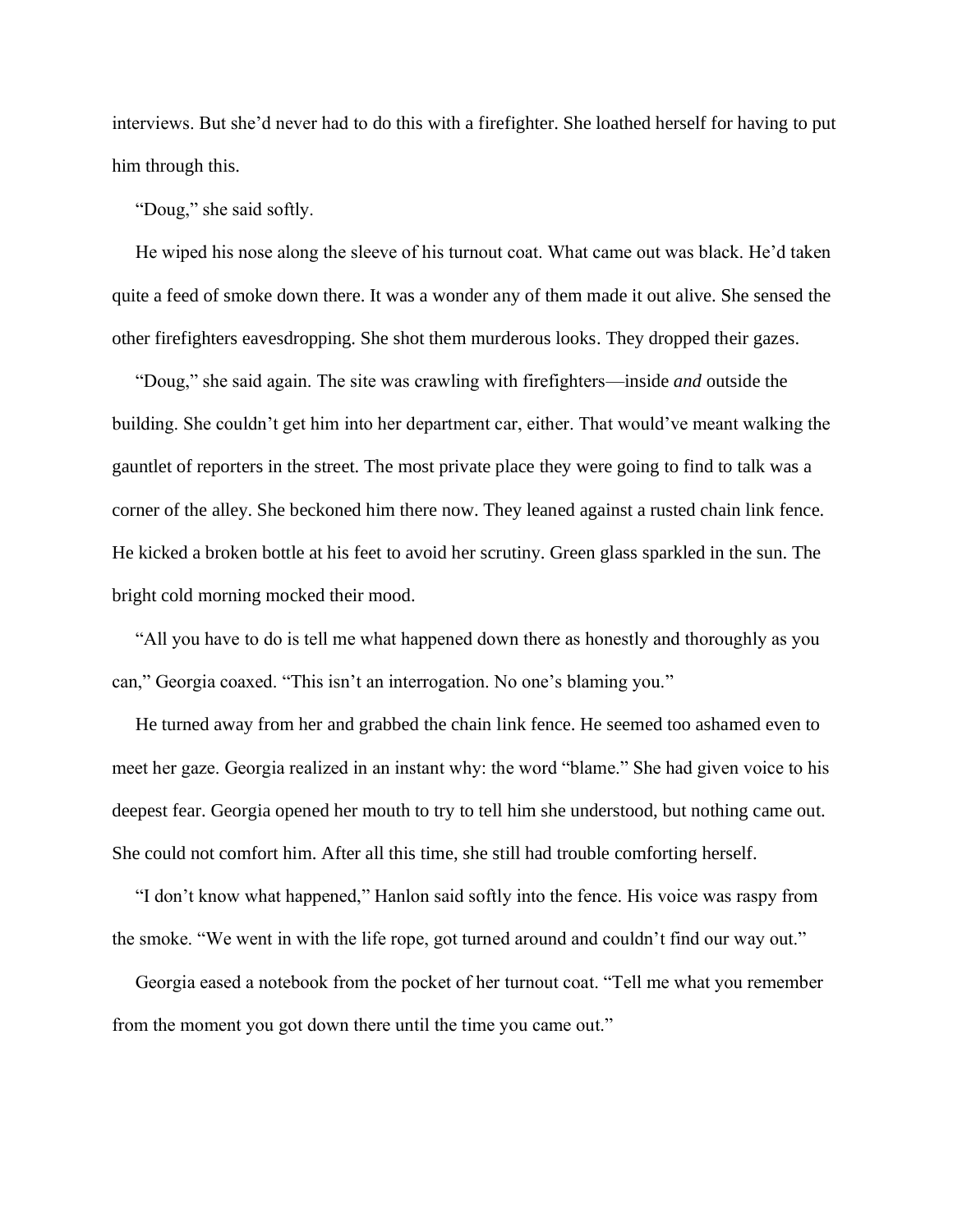In a hoarse and halting voice, Hanlon poured out his twenty-two minutes of hell in the cellar of Café Treize. Georgia interrupted only to prompt him to the next memory. But she noticed there was one thing he omitted.

"It's okay, you know, that you were sharing masks," she told him.

Hanlon stared at her with bloodshot eyes, but said nothing.

"Look, Doug, I understand. You ran out of air. You had no choice."

"But the rules," Hanlon stammered. "The rules say you're not supposed to…"

 "—The rules were written by a bunch of pencil-pushing staff chiefs sitting on their fat asses down in headquarters, Doug. You're a probie, for chrissake. You'd never gotten turned around in smoke like that before. You were breathing hard, you used up your air and somebody gave you some of theirs." She nodded to his face. "You didn't do anything wrong. It's just that, I can see the burns on your face and I need to know."

 Hanlon touched his face. He was in such deep shock, he probably didn't even feel them. He gave her a defeated nod.

 "I panicked," he said softly. "And Tony, he…he gave me his mask. I told him he wasn't supposed to do that." Hanlon shook his head. "Tony and the cap…they saved my life. That should've been *me* down there. Not them."

 "It's not your fault," Georgia tried to reassure him. "It's the nature of firefighting. You never know what fate is going to bring you."

 Two firefighters hefted a black body bag from the basement. Everyone stood at attention. A shudder traveled through Hanlon's large frame and he hung his head.

"Yeah, well fate took the wrong guy."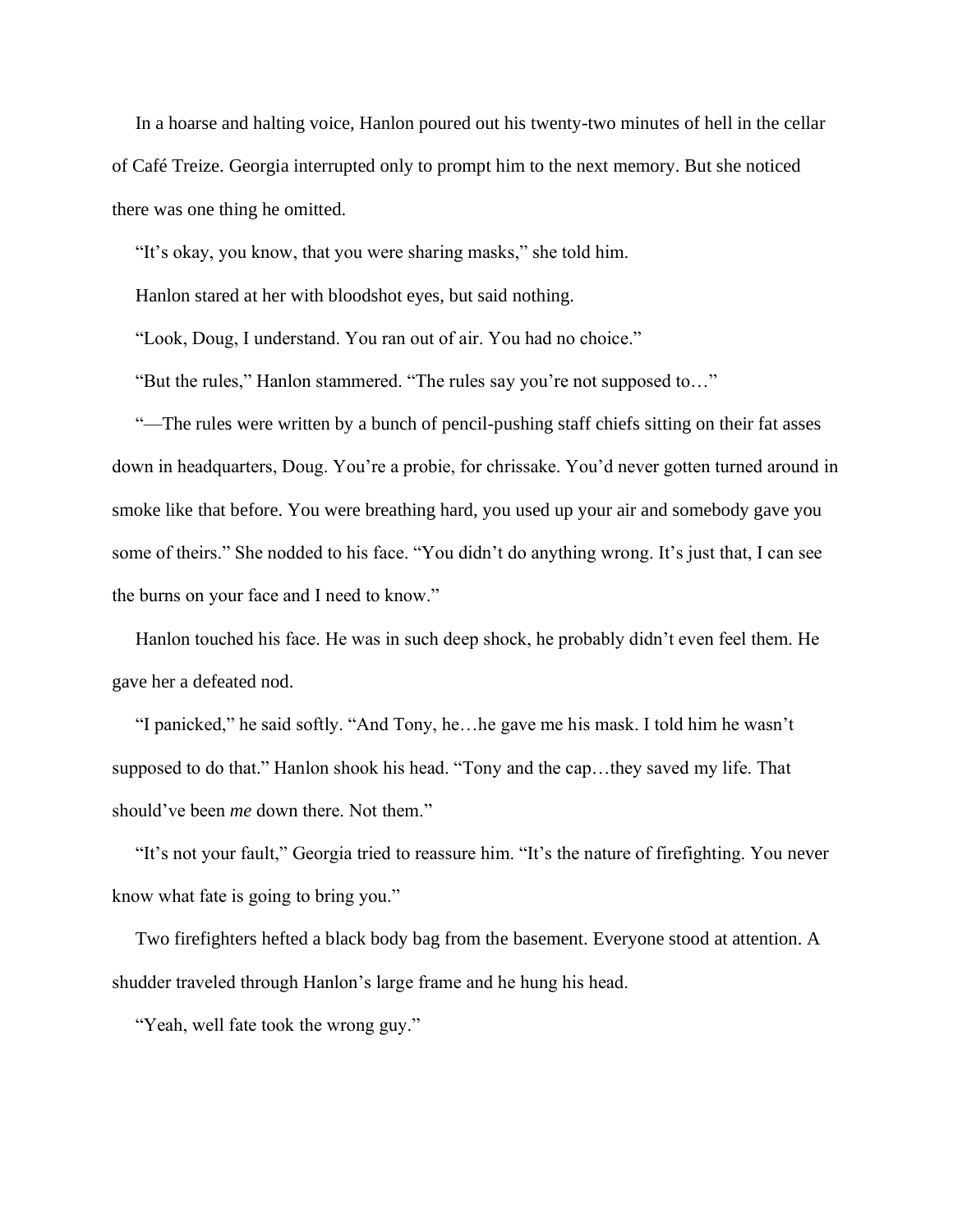Georgia waited until O'Dwyer returned to stay with him before she went to find Carter. She didn't see Randy outside, so she entered the restaurant through a fire exit that had been propped open. The cement ceiling of the basement that had baked Russo and Fuentes had also stopped the fire from spreading upward. The result, Georgia realized, was that the restaurant looked remarkably intact. The exposed brick walls showed no signs of soot damage, nor did the modern oil paintings that hung on them. There was no oily residue on the colorful hand-blown glass vases or the white linens on the tables. About the only damage Georgia could see was some broken glass scattered across the wide-board oak floors. It came from the skylights that the firefighters had broken on the roof two stories above.

With a guilty glance, Georgia picked up a menu at the M'aitre D's station and scanned the offerings, all in French, though, thankfully, there were descriptions following each dish. This being a former beef wholesaler, they were heavy on French-style meat selections: sweet breads and calf's liver and patés. But there were also dishes Georgia wouldn't have minded trying: andouille sausage with dried cherries, truffles and sage, escargot in a garlic cream sauce with vermouth, steak tartare on Parmesan-crusted bread with caramelized onions and capers. Georgia thought the prices were high, but not as bad as she'd expected. Then she realized with a jolt that she was reading off the appetizers.

 She put the menu down and walked up the open-air metal staircase to the second floor. She followed the sound of voices to a thick oak door that was heavily scarred—probably one of the original doors in the building. She could hear two men's voices behind the door. One was Carter's. The other belonged to a man with a nasal, sing-song way of speaking. He sounded agitated.

"I'm telling you officer…"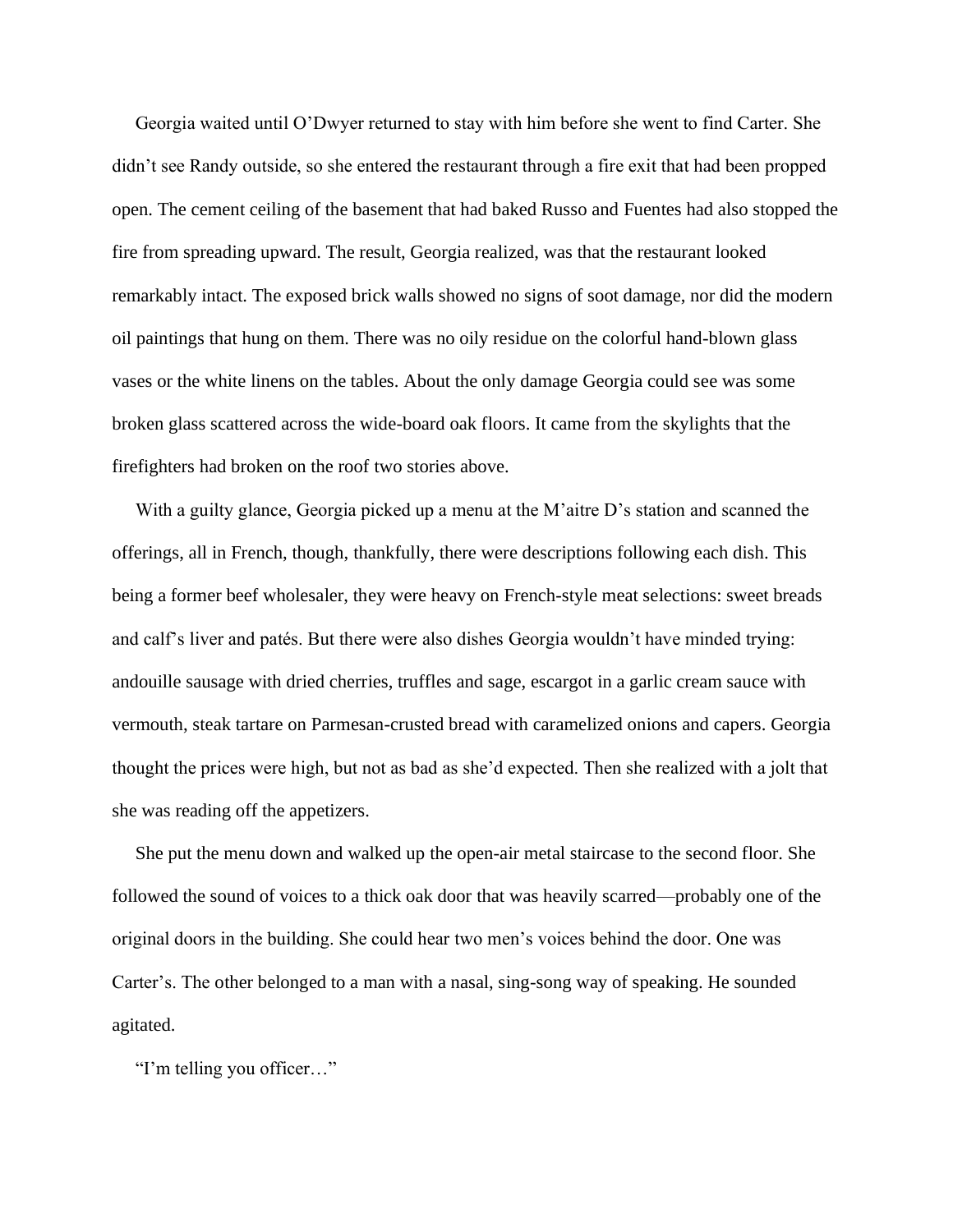"—Marshal," Carter corrected.

 "Whatever," said the man. "The facts are the same. Business couldn't be better. I'm booked solid for the next five months. Overbooked, as a matter of fact. I don't know how I'm going to find tables for all these people. I've got no enemies. You should be out canvassing the neighborhood for the crazy person who fell asleep in my doorway and almost cost me my business. That's who you should be looking for."

 Georgia knocked and called out to Carter. He opened the door to a plush office done in sleek black leather. The walls were lined with photographs of celebrities wrapping their arms around a short, balding man with hungry eyes and a pinched smile. That man was in a chair behind a messy desk, rocking back and forth nervously and checking his watch. He wore dark gray slacks and a thick knit sweater with a geometric design on the front. Casual clothes, but they looked expensive. He narrowed his gaze at Georgia as she walked in, but made no move to shake her hand, so she didn't offer it.

 "Barry Glickstein, this is Fire Marshal Georgia Skeehan," said Carter. "Georgia, Mr. Glickstein is the owner of Café Treize."

 Glickstein held his hands up to his face like he was speaking a language no one could understand. Georgia had the sense he used this same gesture to recalcitrant employees and suppliers.

 "I'm trying to tell your partner here that I don't have any enemies. This fire…It's some lunatic homeless person's doing. I've got the personal cell phone numbers of nearly every A-list celebrity in Manhattan. Does that sound like a man with enemies to you?"

 "I'm asking Mr. Glickstein to open his books and show us his profit margin. I just want to see if his profits are in line with our perceptions."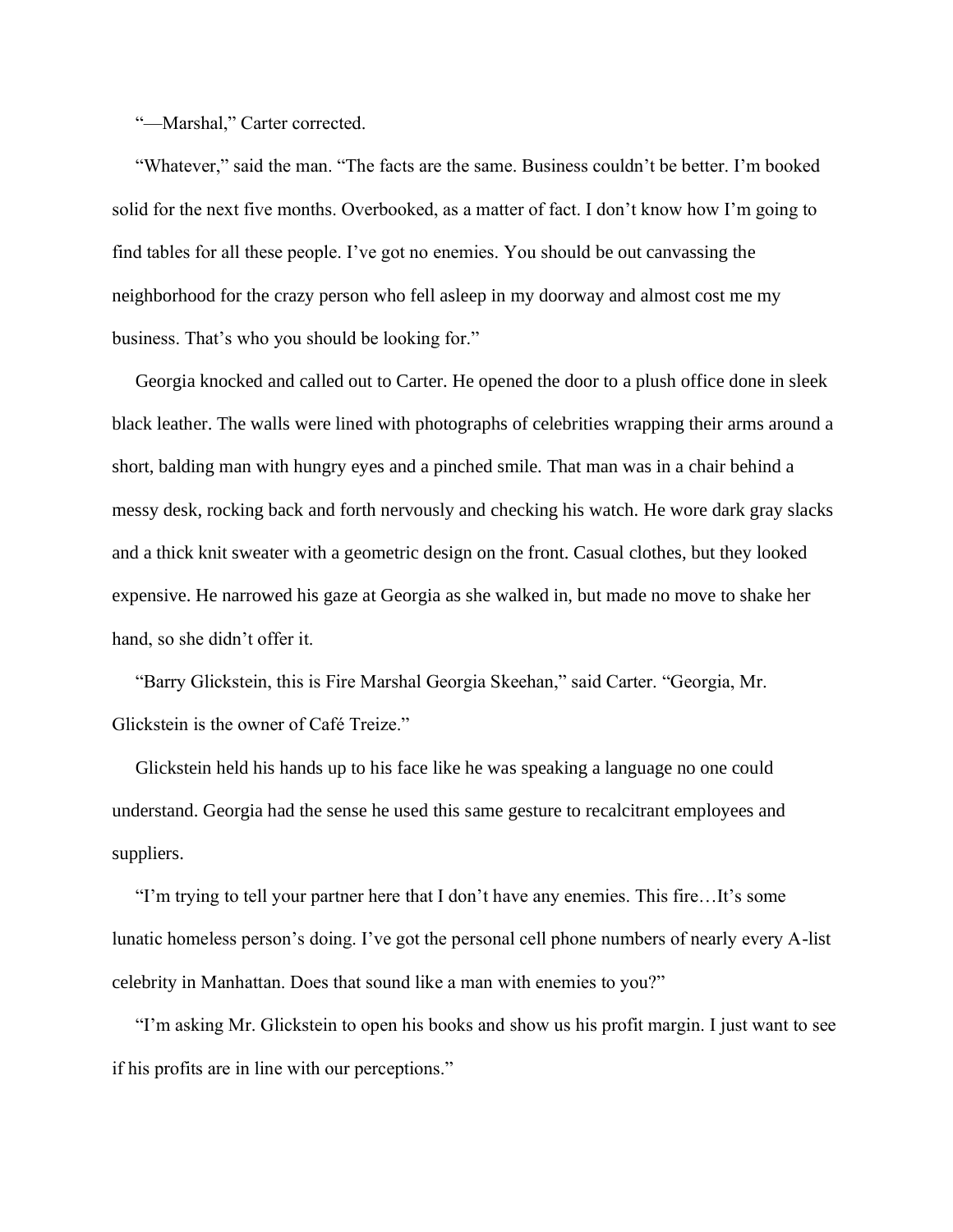"You think I'd burn my own restaurant? Kill the goose that lays the golden eggs? You're the crazy one, detective…"

"—Marshal," Carter said through clenched teeth.

 "Same thing." Glickstein shrugged. He turned to Georgia. He would play one off the other if he had to. "Darling, you look like a smart girl to me. Look around this place. It's a gold mine. Why would I burn it? I can fix that basement up in a matter of days. I won't even be out of commission for more than a day or two. Does that sound like someone trying to get out from under a business to you?"

"Then open your books, Mr. Glickstein," said Georgia.

"Not without a court order."

"Fair enough." Georgia rose from her chair.

"Where are you going?" Glickstein demanded.

 "I have subpoena forms in the car. You want a court order, it can be arranged. Right here. Right now."

"Whoa," Glickstein put his palms on his desk. "You can do that?"

 "We're fire marshals, Mr. Glickstein, not police detectives. We don't have to get a court order to subpoena your documents. We have the power to do that ourselves." Georgia neglected to mention that Glickstein had a forty-eight-hour grace period to produce those records—even with her subpoena. She was banking on panic over reason. Cops do it all the time.

 "Sweetheart, what are you doing to me? I'm no criminal. I'm a law-abiding citizen. Last year, I gave five thousand dollars to the firefighters' widows and orphans fund."

 Carter's handy talkie began to crackle. It was Chief Broward's aide. "Is the owner in there with you?" the aide asked Carter.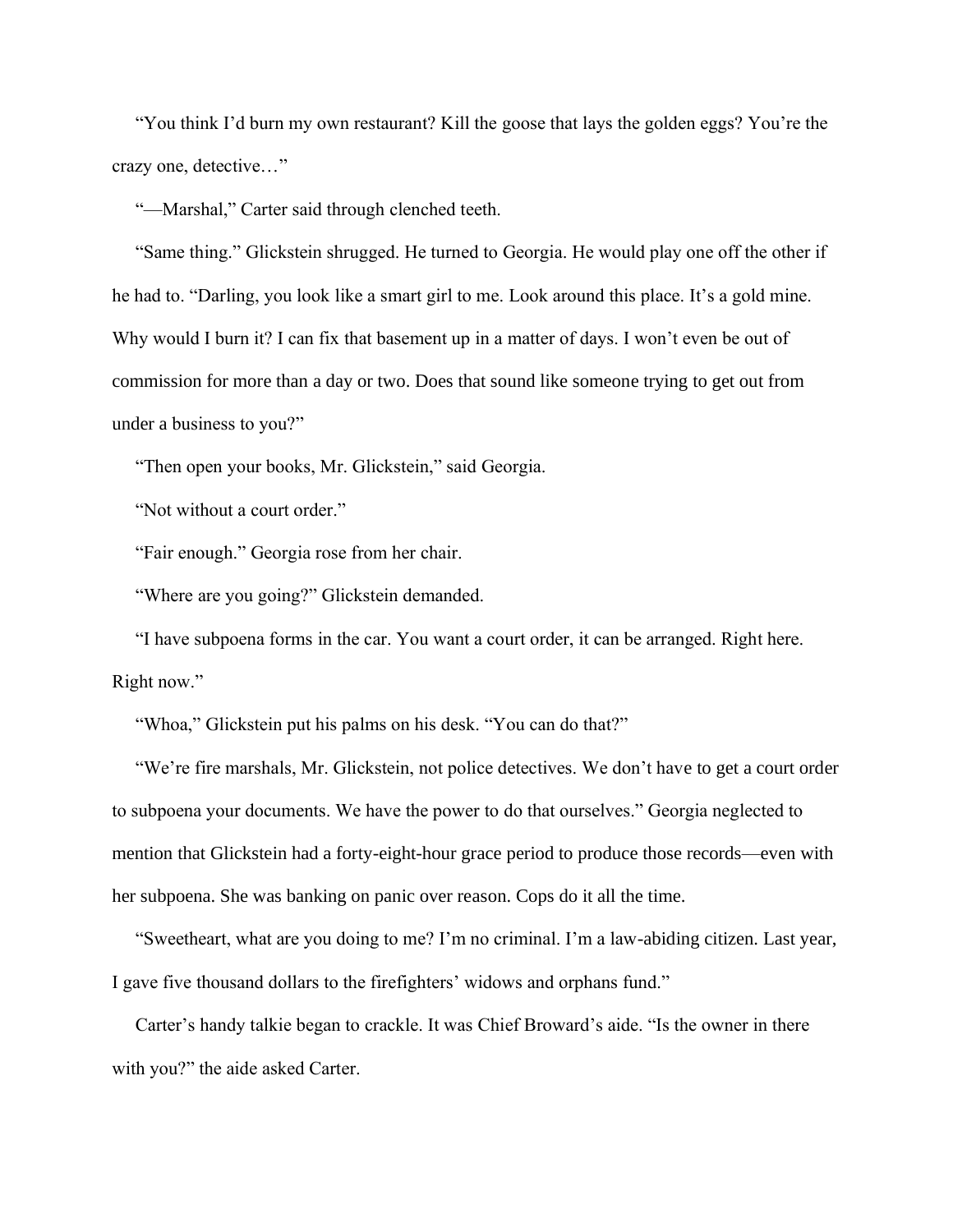"Affirmative," said Carter in a cool, collected voice. Somehow, he always managed to remain calm, even in the most trying of situations. "Does the chief need him?"

 "Negative," said the aide. "But we've got an angry liquor supplier out here. The cops are restraining him now. He says Glickstein owes him eighty-five grand on his account, it's overdue and he's afraid that with the fire, he'll try to skip."

Glickstein got up from his chair, cursed and paced the floor. Carter bit back a smile.

"Tell him to stay cool," said Carter. "We'll be out in a moment."

 He slipped the handy talkie back onto his duty holster and they both stared at Barry Glickstein like two jackals moving in for the kill. "Care to explain that one?" asked Carter.

"It's not eighty-five thousand," said Glickstein. "It's sixty-eight thousand…"

 "—It's a lot of money," said Georgia. "You're booked solid for months, but you can't pay your liquor bill? I saw your menu, Mr. Glickstein. A dinner for two people without alcohol must run three hundred easily here. What's going on?"

 "Nothing's going on. You don't think this happens twenty times a day in New York? I've got hundreds of suppliers and they're always kvetching about not getting paid. *Always.* Whether I pay them or not."

 Glickstein turned on his answering machine. The red light was flashing. He had messages. "You don't believe me? Listen up."

He pushed play. An oily voice came on.

 *Hey…Barry. It's Jeff. Listen, Mariah's absolutely got to have a table for eight this Saturday. Do me this favor amigo, okay? Ciao, baby. I owe you…"*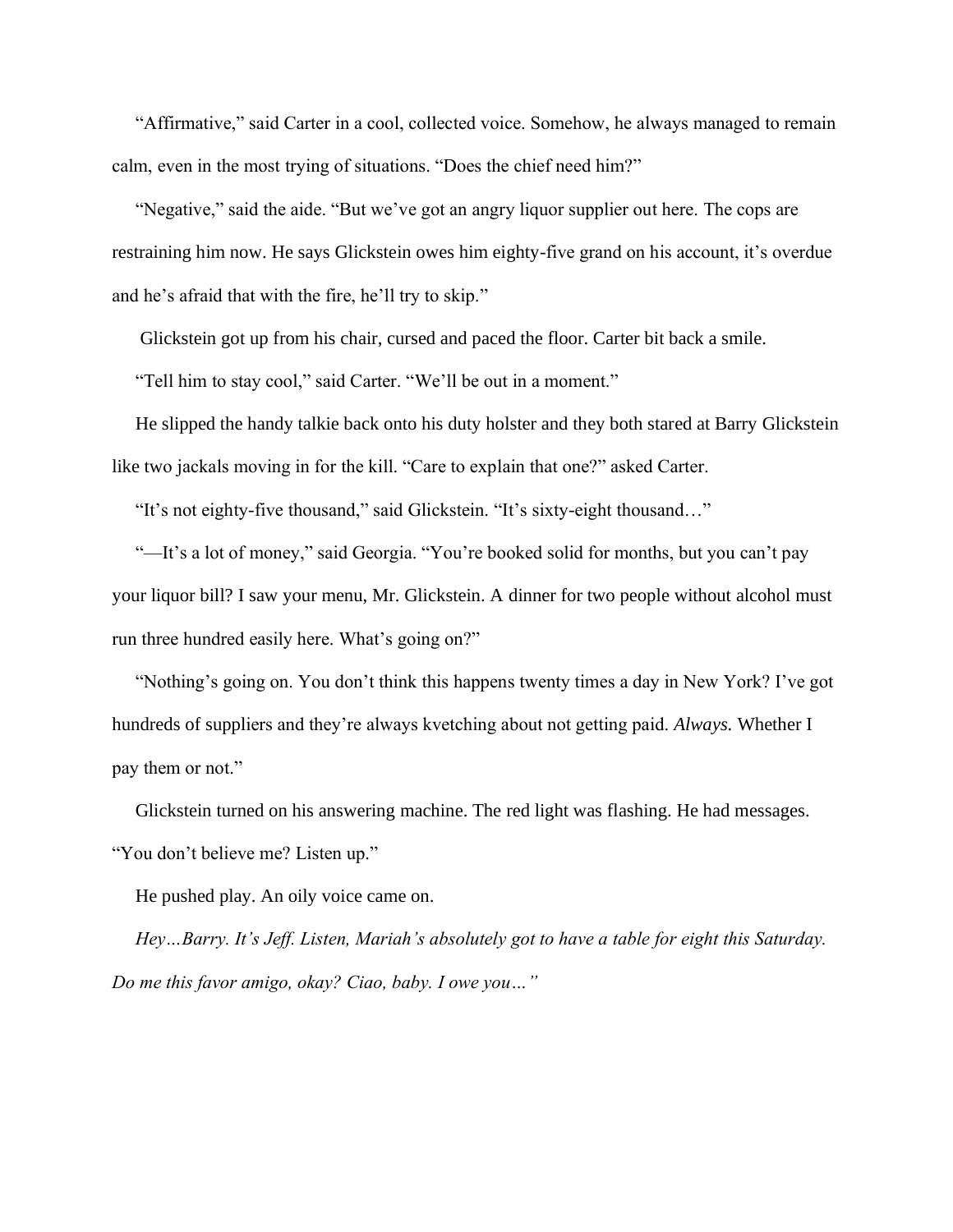"Mariah Carey's publicist," said Glickstein, rolling his eyes. "Man thinks I'm a table fairy. What does he want me to do? Book her on the ceiling?" There was a beep, then the next message started.

 *Barry…I'm sending Fred down today. Pay something on that cleaning bill. Five Gs…ten. You're going to get a lot of people very pissed off if Fred comes back empty-handed.*

Georgia frowned. "Who's Fred?"

 "He's with my linen-cleaning service," Glickstein explained. "It's like I told you, darling. Everybody wants money."

"Seems like you owe a lot of people a lot of money," said Carter.

 "And they don't want me out of business because then they don't get paid," Glickstein shot back. "None of these jokers set any fires."

 There was a pause on the next message, as if the caller wanted an uncomfortable silence before he spoke.

 *Barry, my boy…You should really clear out that rear stockroom, ya know? All those paper towels and shit—they're sooo combustible…I'd really hate to see a fire take down my favorite watering hole…*

 Glickstein reached out to erase the message but Carter was faster. He grabbed Glickstein's hand in mid-air. "Erase that sucker, and I'll lock you up right now for tampering with evidence." Glickstein withdrew his hand. The message continued.

 *So…how 'bout I come by for the money you owe me Friday night? Just put me in the reservation book—say eight-thirty? Freezer's the name, but you knew that already, didn't you?* 

 There were no more messages. Carter walked over to the wall and disconnected the answering machine. "We'll take this." He paused. "Unless you feel the *need* for a formal subpoena."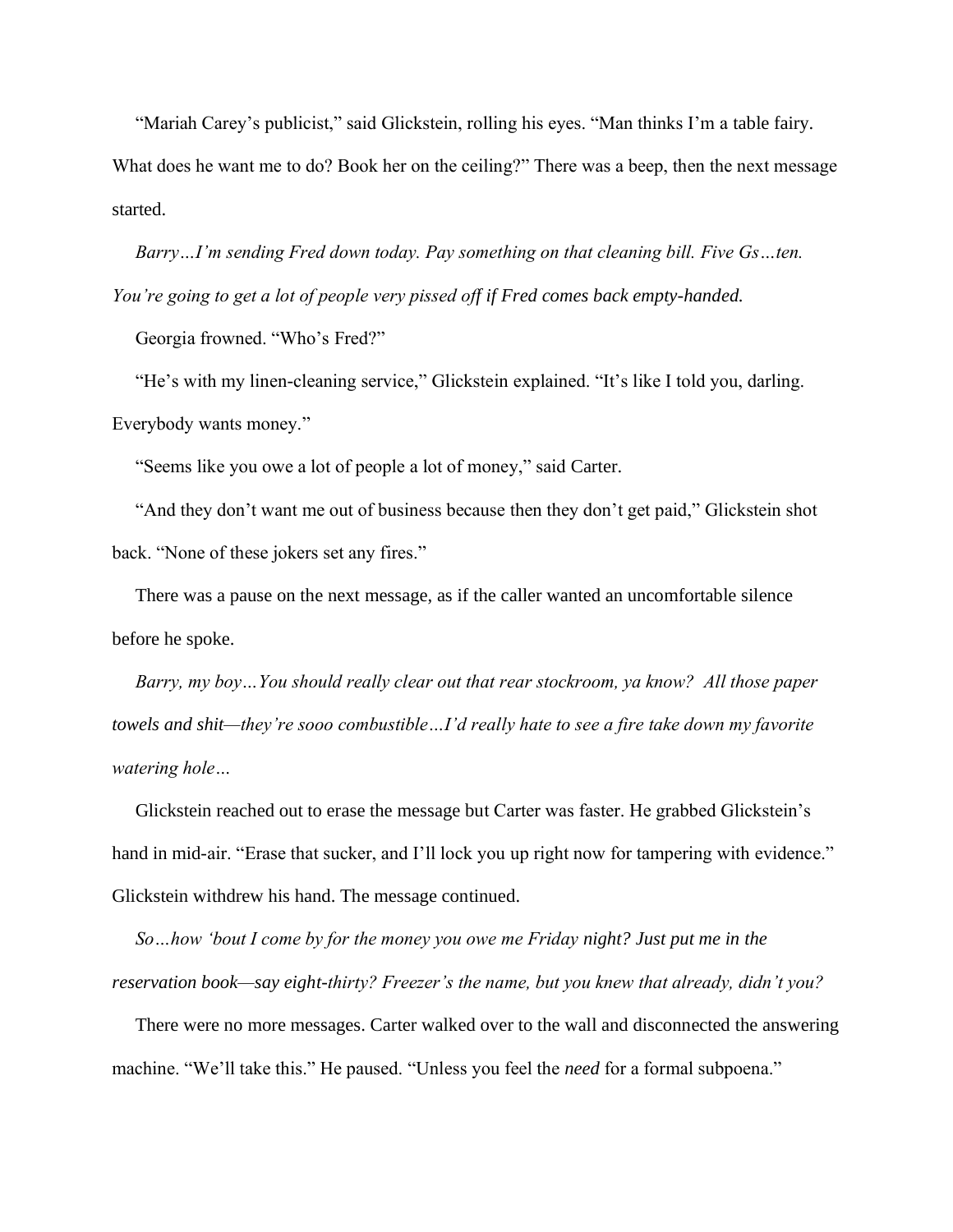"No," said Glickstein sullenly. "Just take it. You're going to anyway."

"Who's Freezer?" Georgia asked Glickstein.

 "How should I know?" asked Glickstein. "I didn't even listen to that message until just now." Carter leaned forward and held the man's gaze. "How much is McLaughlin shaking you down for?" Glickstein said nothing, so he continued. "That's why you can't meet your bills no matter how much you rake in, isn't it? Big Mike's putting the squeeze on you."

Glickstein dropped his head into his hands. He was sweating across his bald spot.

 "Come on, Glickstein," said Carter. "I used to work this neighborhood back when men in pink hot pants and blond wigs walked these streets. Freezer's been in this racket so long, he could collect a pension by now."

"I want to talk to my attorney." Glickstein pulled out his cell phone.

 Carter turned to Georgia. "What do you think, Marshal? Should we read him his rights?" Georgia could see the bluff in Carter's eyes, but Glickstein couldn't. She pulled a set of handcuffs off her duty holster and jingled them. "You have the right to remain silent..." she

began. Glickstein cut her off.

"—You can't take me out of here in handcuffs," he pleaded.

 Georgia pretended not to hear as she discussed the evidence with Carter. "The grand jury case should be a piece of cake," she said. "We've got a taped confession from a man who set a fire that killed two firefighters. And he's calling Mr. Glickstein for money. Sounds like an arson-forprofit scheme to me." She turned to Glickstein. "You'll be a real hero to your A-list friends now when they find out you've been charged with the murders of two of New York's Bravest. They're going to *love* you."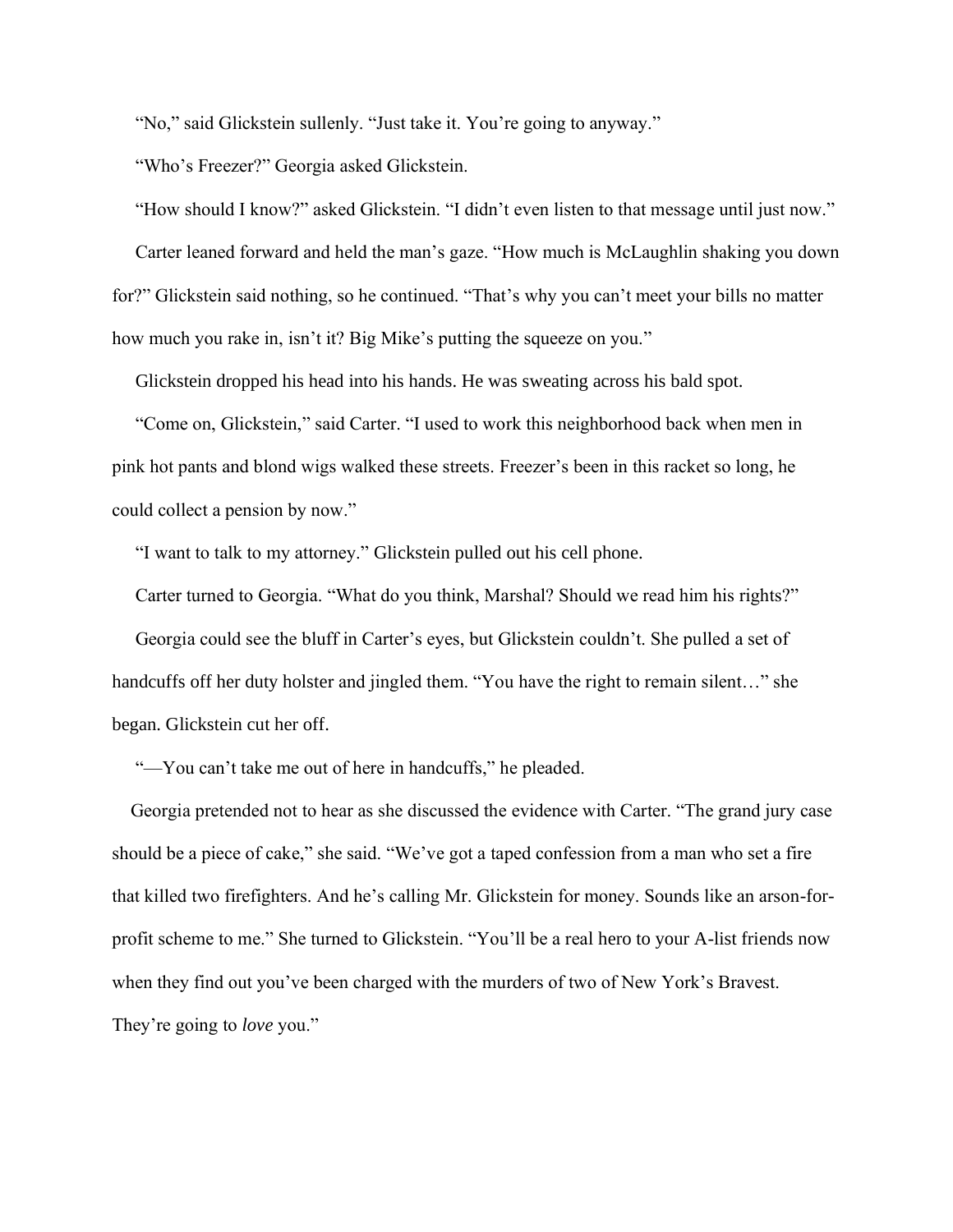"Please," he begged. "I had nothing to do with this fire. Why would I burn my own restaurant? It was McLaughlin. Michael McLaughlin. He did it because I'm behind in my payments." Glickstein turned to Carter. "You *know* Freezer. You know how ruthless he can be. This guy…when I owned my burger joint uptown? He chopped the pinky finger off one of my suppliers because the man was two weeks late with the money he owed."

 Glickstein couldn't read Carter's passive expression, so he turned to Georgia. "I was scared. Wouldn't you be? I tried to make the payments, I admit it. But I'm no murderer."

 "Seems to me, Mr. Glickstein, it's either him or you," said Georgia. "You talk. You walk. What's it gonna be?"

"All right, all right." Glickstein sighed. "I'll give you a formal statement."

"And you allow us access to your cell phone," said Carter.

 "Yeah. Okay. And my cell phone. Whatever you want to know. But you're the fools if you think anyone can put the finger on Mike McLaughlin. On the streets, they say Freezer is Tefloncoated. Nothing sticks to him."

"It will this time," said Georgia.

#### **Chapter 5**

 "So, who's Michael McLaughlin?" Georgia asked Carter. They were back in their car, heading north on the West Side Drive. The Hudson River rippled with the stark, clear light of a bright winter day as barges and tugboats plowed the waters. Carter was wearing a small, satisfied grin that hadn't left his face since securing that digital answering machine from Barry Glickstein's office. The machine was already in a sealed evidence bag, ready to deliver to the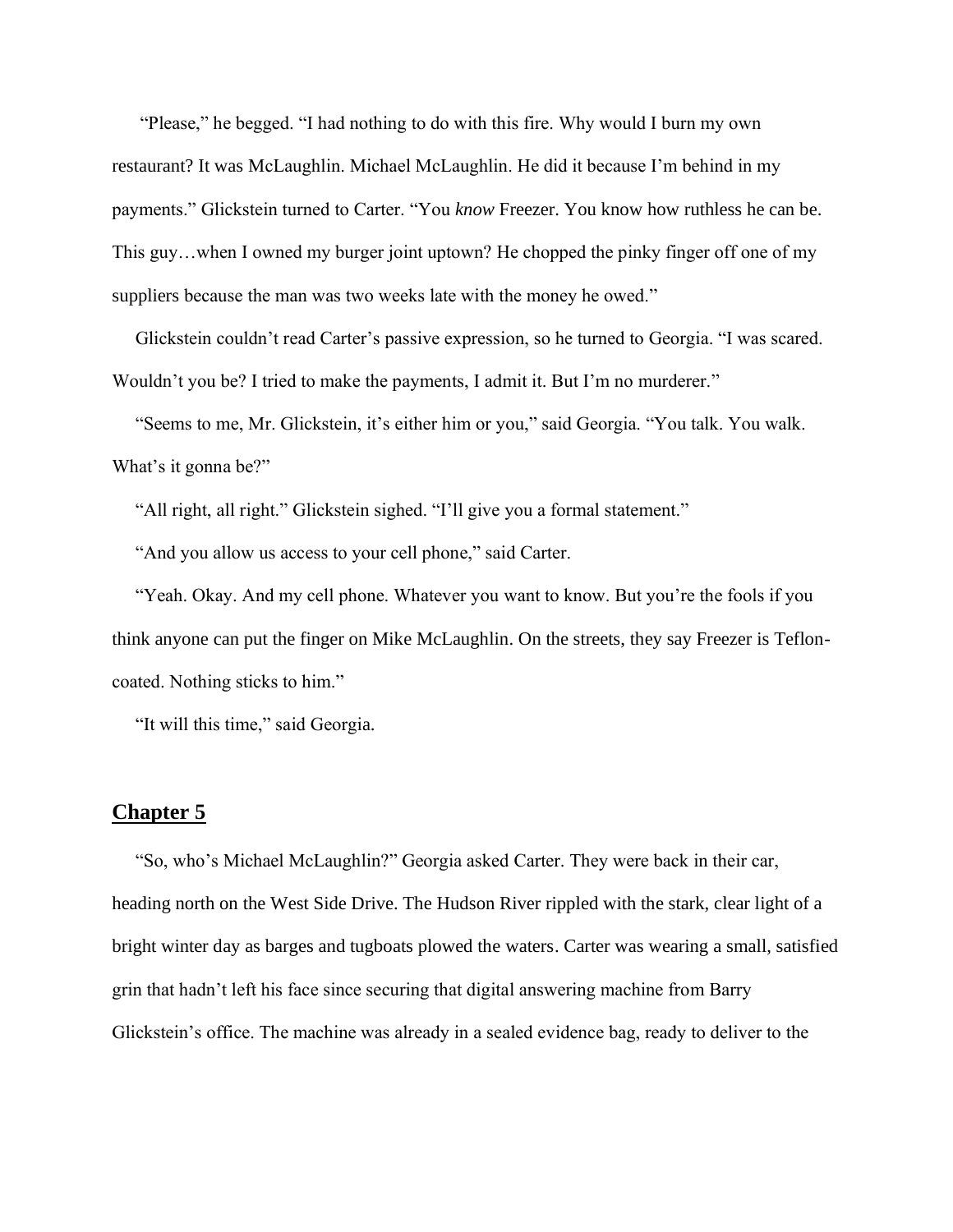lab. But just to be sure he didn't lose the recording, Carter had made sure that McLaughlin's voice had been recorded on both his and Georgia's cell phones as well.

 "McLaughlin's Teflon, all right," said Carter. "But this time, he's stepped in it. I'll bet he had no idea the sprinklers at Café Treize had been turned off. If we get to him quickly, he may not realize what's happened. Once he knows, he'll lawyer up—maybe split town."

"You sound like you know a lot about him," said Georgia.

 "He's an extortionist from way back," said Carter. "He used to run with the Westies. You remember the Westies, don't you?"

"The Irish street gang based in Hell's Kitchen," said Georgia.

 "*Based* in Hell's Kitchen, yes. But they operated all over the city. They were subcontractors—they offered muscle to just about anybody who was paying—the Mafia, the Colombians, the Tong down in Chinatown. And they were ruthless. You found an abandoned refrigerator in Hell's Kitchen, the contents were always the same: body parts, courtesy of Big Mike. That's why they call him Freezer. That's where his victims always ended up."

 "But I thought the Westies were finished," said Georgia. "Aren't most of those guys dead or in prison?"

 "Uh-huh," said Carter. "I put a couple of them there myself—ruthless brutes, all of 'em. But Freezer was different. Smarter. Calmer. More polished. The only time in the joint he ever did was for a nickel-and-dime robbery when he was maybe nineteen. Man was like a polecat in the woods. You could smell him but you couldn't catch him."

 Georgia smiled. The guys at Manhattan base were always razzing Carter for his down-home expressions. Georgia thought they were charming, and a whole lot more creative than the steady diet of four-letter words she heard the rest of the time.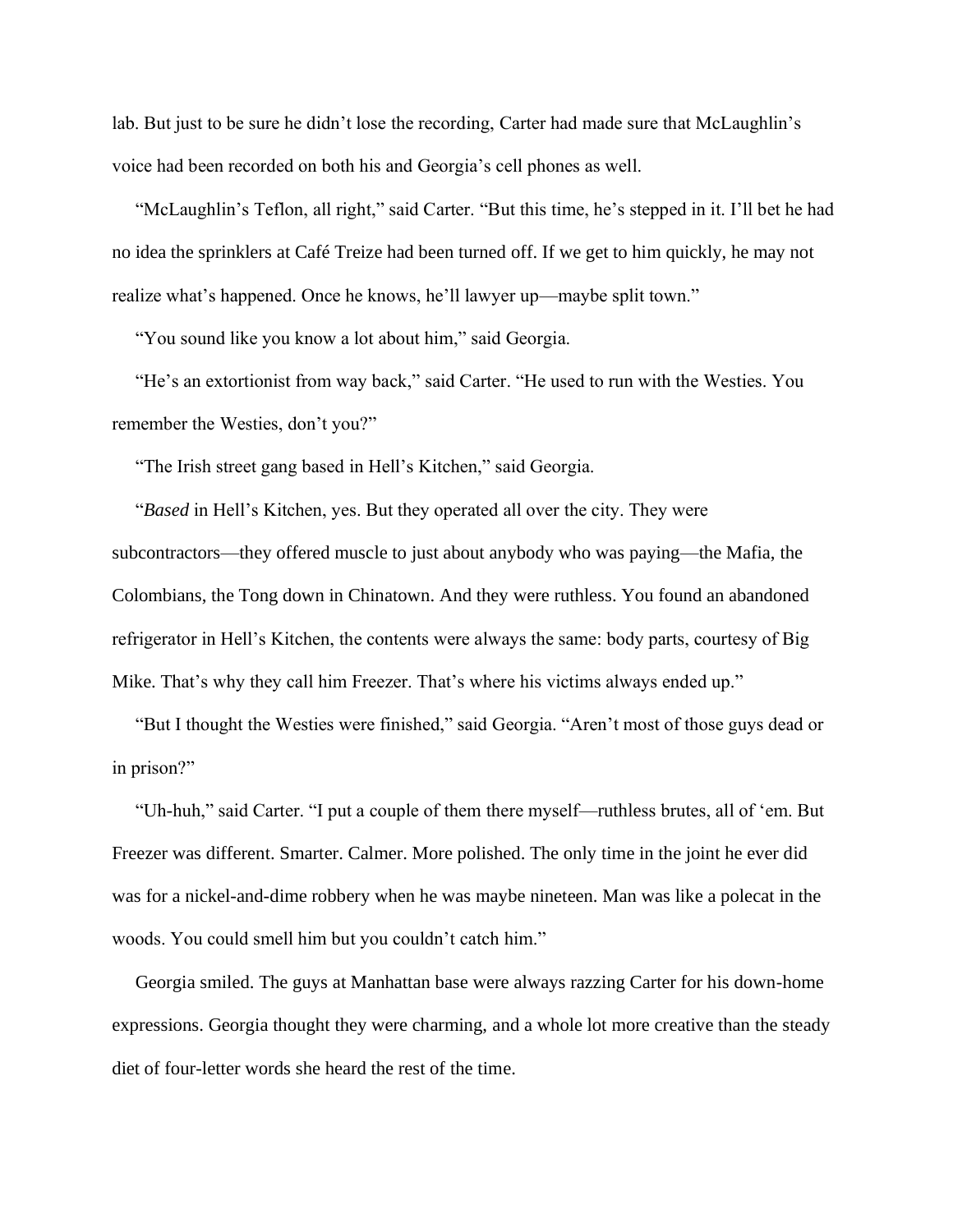"Do you know where to find him?"

 "I know where to look," said Carter. "These Irish guys never go far from the neighborhood." Traffic crawled north along the West Side Drive as it followed the contours of the Hudson River. At Eighteenth Street, Georgia noticed a group of about fifty protesters in front of a chain link fence by one of the piers. They were holding up posters with skulls and crossbones on them. *Stop the Dalcor Plant*, read one poster. Another read, *Butadiene will kill our children.* Georgia squinted past them to a spanking new two-story glass building with some kind of storage tank in front.

 "I haven't been following the papers on this one," she admitted. "What are they protesting? The building looks a hell of a lot better than that abandoned marine terminal it replaced."

 "It's not the building, it's what's in it," said Carter. "Dalcor is a big chemical manufacturer. The city paid a lot of money to lure them here. There are so few manufacturing jobs left in New York.

"I would think people would be in favor of jobs and some development on the waterfront."

 "Problem is," said Carter. "Dalcor uses some pretty toxic chemicals. The one those posters are referring to, butadiene, is not only flammable, it's supposed to be cancerous. This stuff gets into the air or the water, it could stick around for a long time."

 Georgia looked around at the neighborhood. A new fifteen-story apartment building had just gone up across the street. Down the block, she could see the long, flat roof of a three-story public elementary school.

 "I wouldn't want this so close to my home or Richie's school, either," said Georgia. "But it's here now."

Carter nodded to the protesters. "I guess no one told them the battle's over."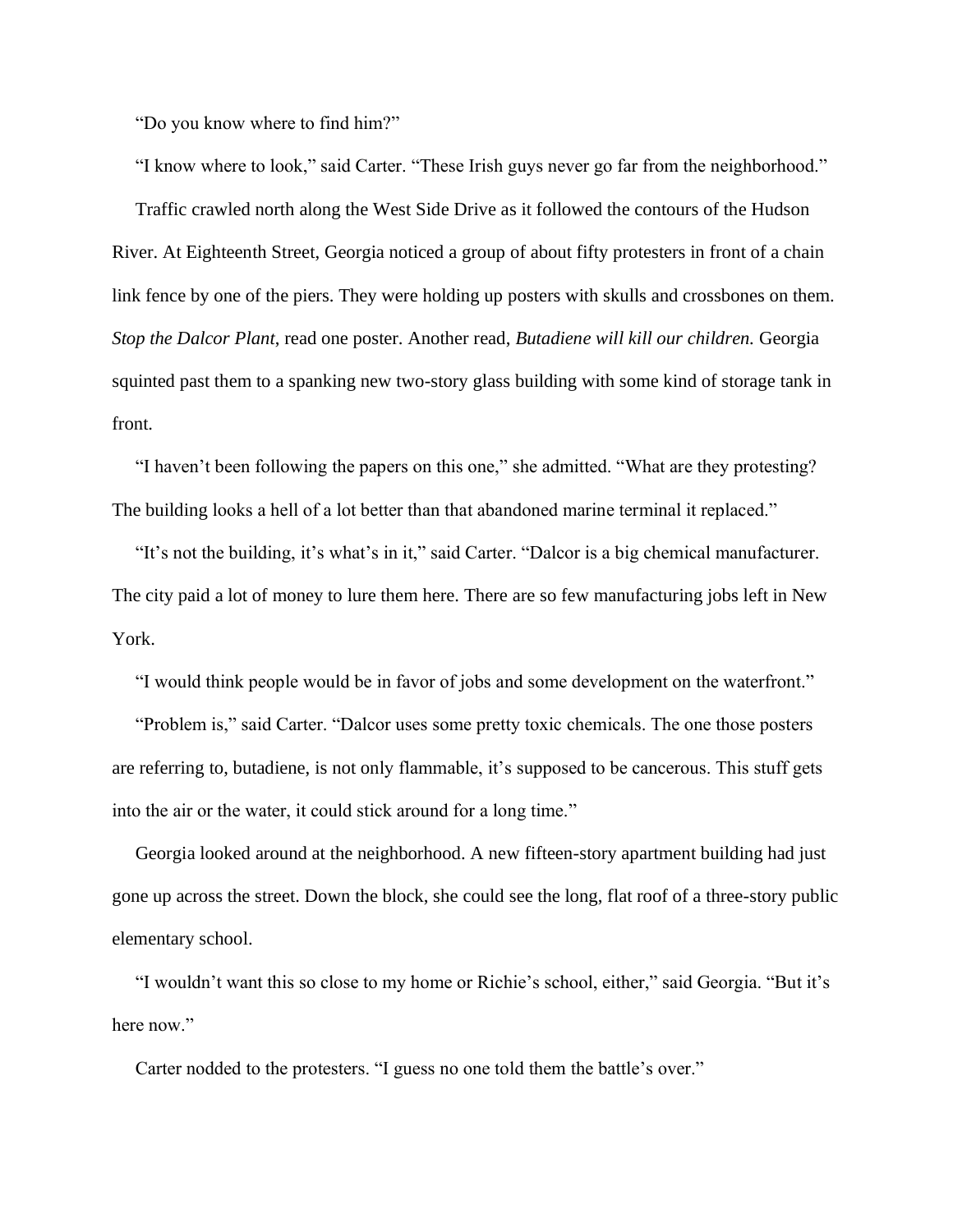At Fiftieth Street, Carter turned off the West Side Drive into an area of mid-Manhattan formally known as "Clinton," but better known as "Hell's Kitchen." Though Times Square, to the southeast, had undergone a major facelift over the last decade, Hell's Kitchen was still primarily a drab stretch of tenements, Laundromats, garages and convenience stores. Georgia had gotten to know the neighborhood well over the past eight months.

"Mac lives two blocks north of here," she said brightly.

 "It's a dump," said Carter. Georgia gave him a sharp look but he didn't back down. "I worked 'round here when our old fire marshal's base was in the neighborhood. Believe me, I know. It's a dump, even if the rents are sky-high."

"Would you like Mac any better if he lived on Park Avenue?"

"Did I say anything about Marenko?" he shot back. "I'm talking about the neighborhood."

 Georgia gave him a sour look and stared out the window. Though Carter never came right out and said it, he didn't like Supervising Fire Marshal Mac Marenko—and he especially didn't like him dating Georgia. Most days, she consoled herself that Carter's fatherly disapproval of Mac was sort of touching, given that her own father had never lived to see her to womanhood. But not today. Today, he was hitting a little too close to the bone.

 "The man's technically our boss," Carter continued. "He earns maybe twenty grand more than we do a year. He could do better."

 "Mac's got child support to pay," said Georgia. "And a mortgage on Long Island. He's working two jobs right now just to have a little spare cash for the holidays."

 "Exactly," said Carter. He turned his face from the wheel and looked at her. "So where do you figure into all of this?"

Georgia hunkered down in her seat without looking at him. "I figure in just fine."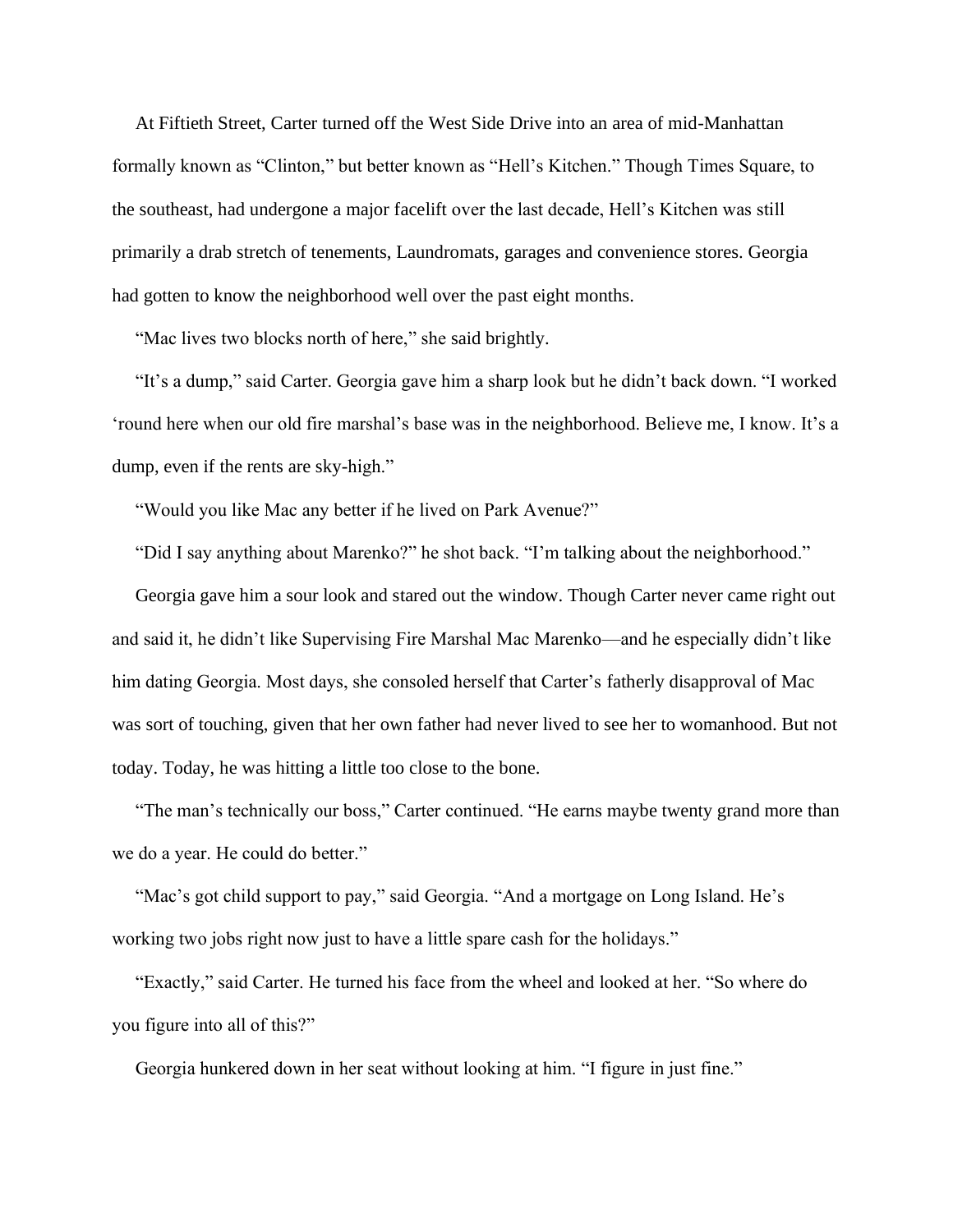Carter turned onto Ninth Avenue and parked in front of a narrow, three-story building with a fire escape running down the front and a bar named "Kelly's" on the first floor. There was a shamrock between the *y* and the *s* instead of an apostrophe. The windows were dark and the door looked scuffed and unwelcoming. Georgia put a hand on Carter's arm.

 "Randy, maybe you shouldn't go in there. I mean, I know you worked in the area, but these places—they're very rough and shanty Irish, and you're…well…"

 He smiled. "—I'm black. And they don't take to black folk—is that what you're saying?" "Yeah."

 "Relax, girl. Bobby and I go way back. I used to buy lunch here every day when I worked around the corner. I even broke up a fight in here once." He nodded to the windows. "I know it doesn't look like much, but they've got the best corned beef and cabbage in the city. And talk about cheap? I think the whole plate with coffee and home fries set me back maybe three-fifty."

 It was only ten-thirty in the morning, and from the looks of it, Kelly's hadn't yet officially opened up. Even inside, the place wasn't much to look at: a faded oak bar, a few booths with ripped red PVC cushions, an aging pool table in the back long overdue to be re-felted. On the wall over the bar were black-and-white photos of men with prizefighters' faces—all broken noses and scars. Some of the pictures had silver frames. Most had black.

"Those guys don't look like celebrities," said Georgia.

 "They're celebrities, all right—inside the neighborhood," said Carter. "All those guys are Westies. The ones in the black frames are dead."

 An enormous woman in a dirty white apron came out of the kitchen. Her hard, lined face broke into a smile when she saw Carter.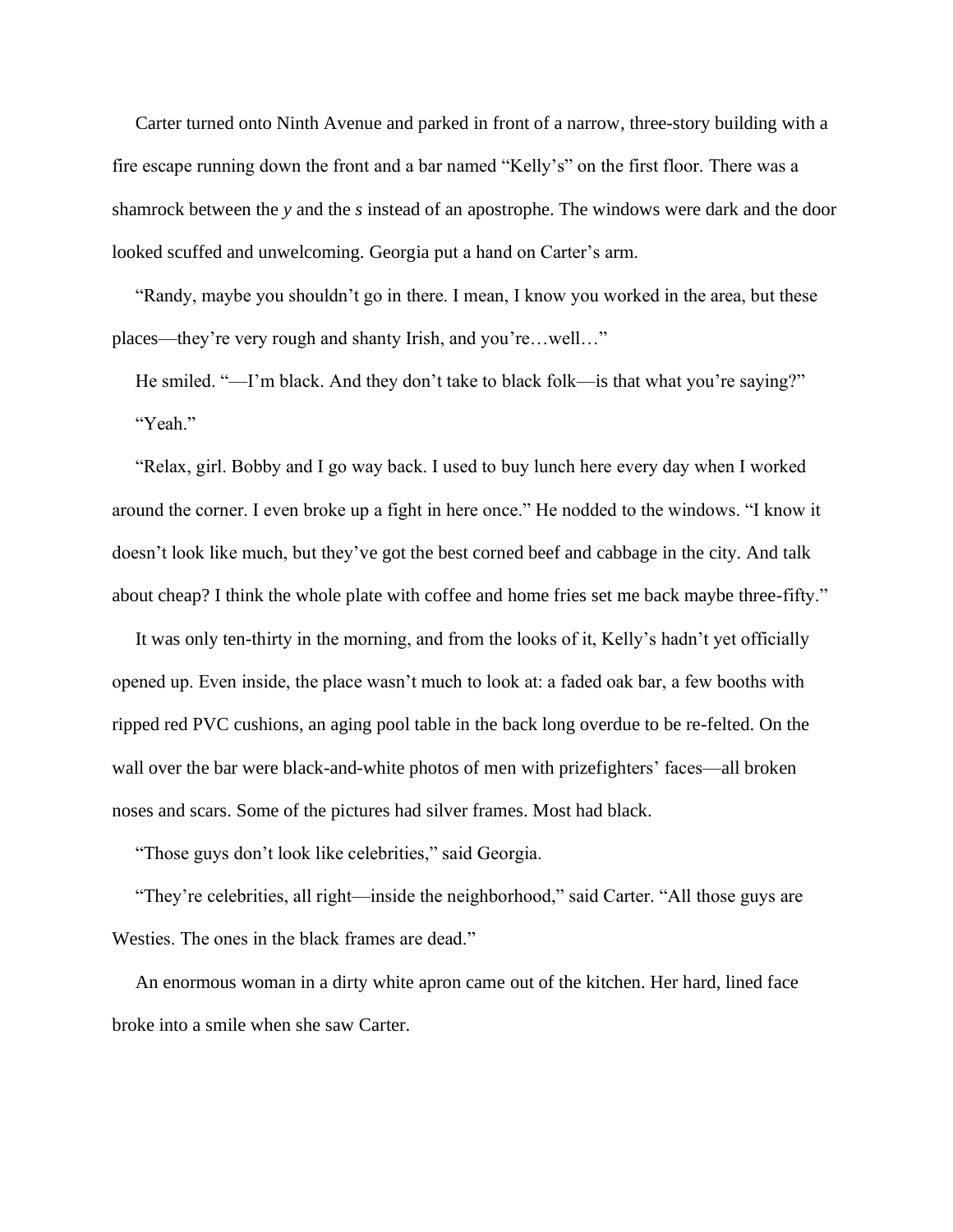"I don't believe my eyes," she said in a thick, Irish brogue. When she smiled, one of her front teeth gleamed with gold. "They can't kill us old-timers off, can they, Carter? We just keep going 'till the good Lord tell us it's time."

"Ah, maybe you, Bobby, but I'm getting a creak in these old bones."

 Georgia shot Carter a dirty look. She didn't like it when he talked about retiring, however obliquely.

 "This here's Roberta Kelly," said Carter. "Best cook in all of New York, and that includes all those high-falutin' joints downtown."

 "Ach." The woman punched Carter playfully in the arm and he beamed. Georgia frowned. Two years she'd worked with the man, and she wouldn't have felt comfortable chucking him like that.

 "I know why you're sweet talkin' me, Randy Carter. 'Cause you want me to fix you my famous shepherd's pie even though it ain't on the menu. My old fingers can't do the crust no more."

"We'll eat anything you care to make us, Roberta."

"How 'bout two corned beef sandwiches?"

"My favorite."

 Bobby brought out two white bread rolls and butter. The rolls looked soft and doughy—too doughy for corned beef. Bobby went to slap some butter on Georgia's roll. Georgia stopped her.

 "No butter on mine, please. Mustard's all I need." Corned beef, to Georgia's way of thinking, should be served up in a kosher deli on Jewish rye bread with plenty of mustard. She might have been born Irish, but somewhere along the line her stomach converted.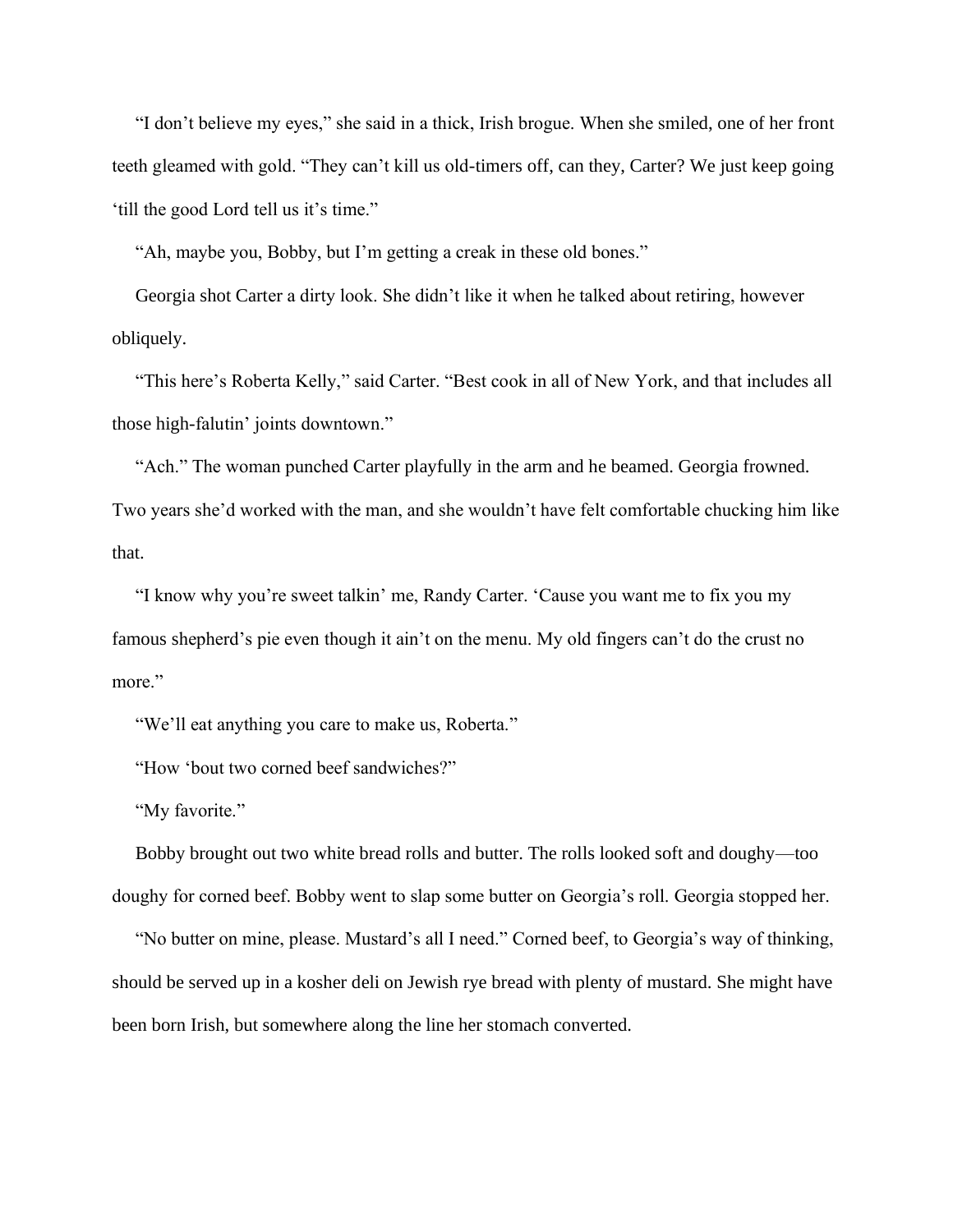Bobby frowned at Georgia. She had a smoker's face—deep lines and leathery skin. Her hair, gray at the roots, was the color of red cedar mulch at the tips. She'd probably been a red head when she was young.

"What did you say your name was again?"

"Georgia. Georgia Skeehan."

 "Skeehan, eh?" Bobby narrowed her gaze at Georgia. It was not a friendly look at all. "Unusual Irish name."

 "People always mistake it for 'Sheehan,'" Georgia told her, trying to be friendly. *I should've kept my friggin' mouth shut and lived with the butter,* she thought. "When my dad joined the FDNY, there was a Sheehan in his probie class and…"

"—Your father was a firefighter?"

 "Uh-huh." Georgia shot a puzzled look at Carter. He seemed equally perplexed. Firefighting was often a family calling. It wasn't uncommon for firefighters to have had fathers—even grandfathers—on the job. Bobby turned her scrutiny to Carter.

"You ever talk to Sully these days?" she asked him.

"Not since he retired," said Carter. "How's he doing?"

 "Still lives in the neighborhood. Comes in for a pint at least twice a week," said Bobby. "You should talk to him."

"Who's Sully?" asked Georgia.

 "Jamie Sullivan," said Carter. "Luckiest sonofagun ever to walk the face of the earth. Went to Vietnam and took a thimbleful of buckshot, so they sent him home. Rest of his platoon got wiped out. Joined the fire department, learned to drive the engine and took a wrong turn one night on his way to a gas leak at an empty warehouse. The Captain was ready to give him charges. Turns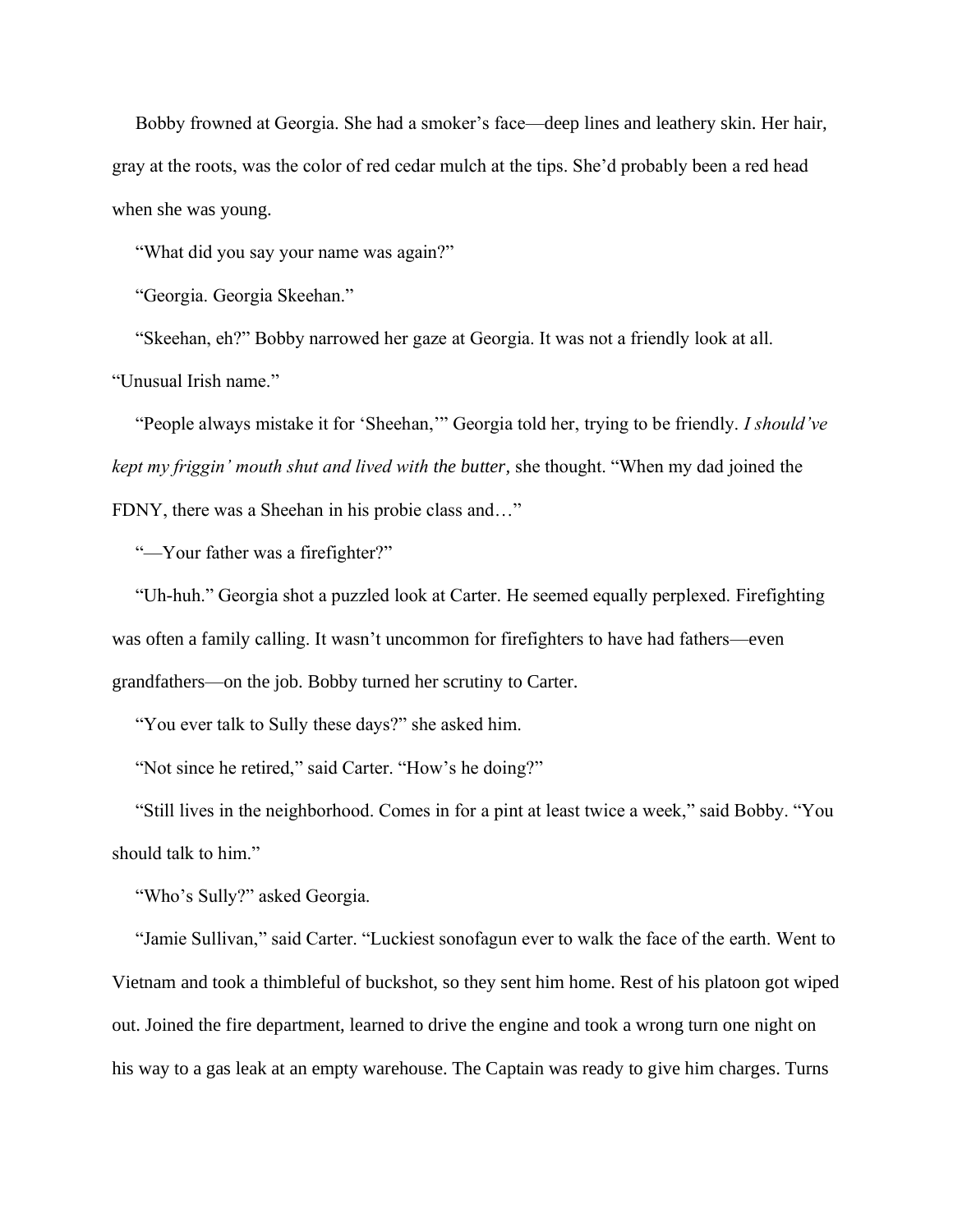out those five extra minutes spared the entire company. The warehouse blew up before they arrived."

"Was he ever a fire marshal?" asked Georgia.

 "For a couple of years," said Carter. "Out in Queens with my old partner, Paul Brophy before Broph transferred to Manhattan. But Sully went back to firefighting after that. He didn't like wearing a tie and carrying a gun."

"Where is he now?"

 "Retired," said Bobby. She laughed. "Bought his first lottery ticket the day he retired and hit the jackpot. A cool million. I don't know what he did with the money 'cause he still lives on West Forty-eighth off Eleventh Avenue. But he goes to Florida every January. I'm always telling Sully to rub some of that luck on me."

"How y'all holding up here?" Carter asked her.

 "Ach, can't complain," said Bobby. "Terry, my son, helps out now and then, but I been thinkin' of selling the place, truth be told. Marty's been gone three years now, God rest his soul." "Seems like only yesterday," said Carter.

 "No truer words were spoke," said Bobby. "It's not the same 'round here no more. Too many ghosts. More than a body can take."

"Most of the old gang are dead now, I guess," said Carter.

 "Aye," said Bobby. "And the yuppies don't come by except on Saint Patrick's. And they can't hold their liquor like the regulars."

"But the back room—y'all still use it, right? I mean, some of the old gang's still around."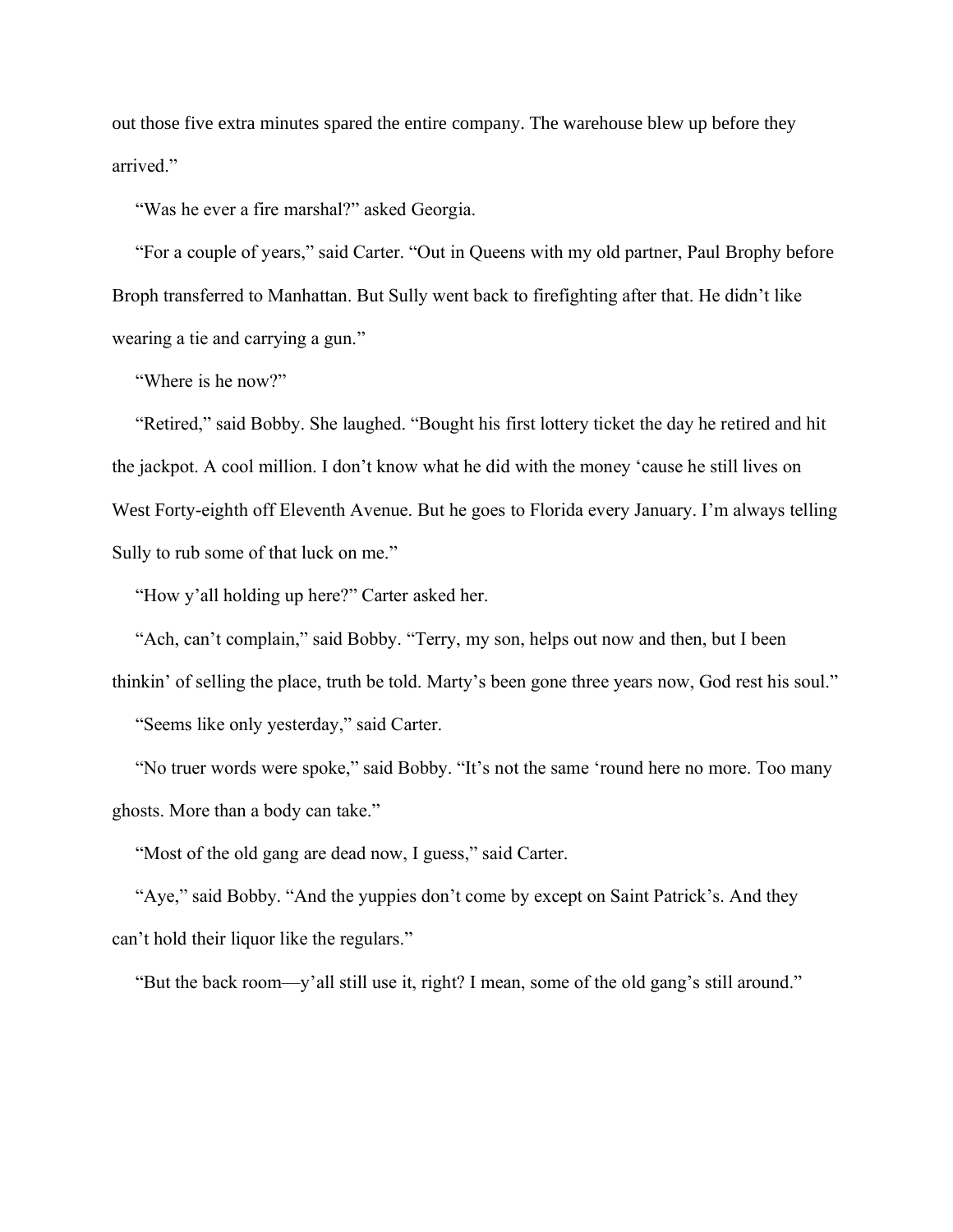Bobby sliced the corned beef sandwiches in half without answering. Georgia thought perhaps she hadn't heard the question. Then she noticed that the woman's hands seemed a little less steady with the knife.

"I won't have 'em no more," she said finally. "Not since Cullen…" Her voice trailed off.

 "I understand," said Carter. "But you know where we can find 'em, right? None of them could live long without your corned beef."

 Bobby stopped cutting and wagged her knife at him. "You're a charmer, Carter. You've got blarney somewhere inside that black skin of yours. But you can't play me like a fiddle. I've been in business as long as I have because I know when to keep my mouth shut."

 "Roberta, please—help us." Carter's voice was soft and serious now. Even Bobby recognized the difference. "We've got a bad situation here and we need to talk to Freezer..."

 "—Don't say that name." She wiped her knife on her dirty apron without meeting his gaze. "The last time I heard that name was the day Cullen died."

 Carter leaned across the counter as if to comfort her. His hand hovered in mid-air, then dropped to the scarred oak countertop. Bobby lifted her gaze now and a look passed between them. Georgia could see something intensely painful in that look.

 "I'm sorry," Carter said softly. "I've got no right…" He nodded to Georgia. "I think we should go."

 They slid off their stools. The only sound in the empty bar was the rip of two sheets of waxed paper being torn from a roll. Bobby wrapped up the sandwiches, then slapped them on the bar counter.

"He keeps a place near your old stomping ground…"